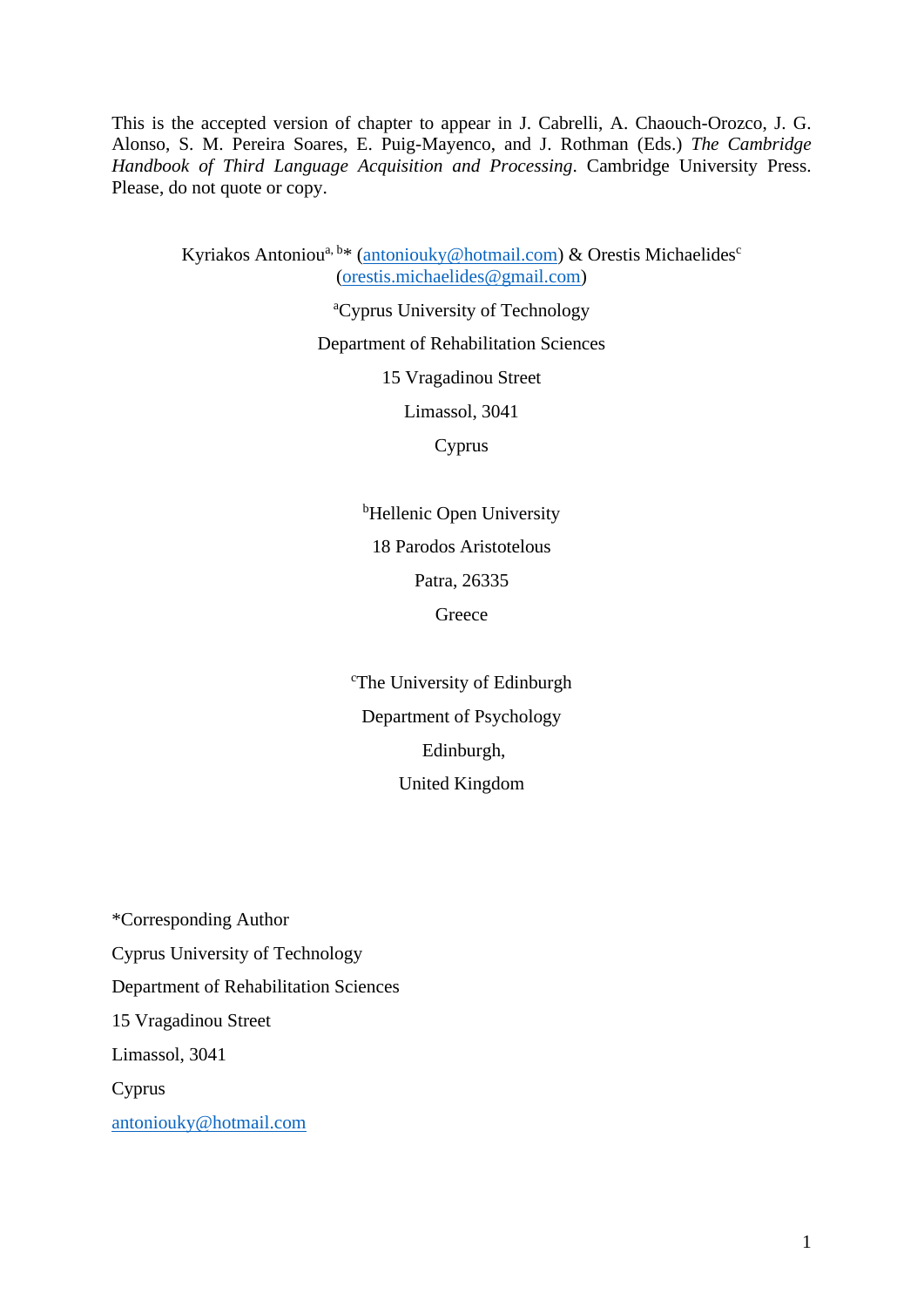# **The acquisition and processing of pragmatics in multilinguals and third language learners**

# **1 Introduction**

Recently, there has been an upsurge of research on how the experience of acquiring and using two (bilingualism) or more languages (multilingualism) affects language and non-verbal cognition (e.g., Bialystok, 2017; Cenoz, 2017; de Houwer & Ortega, 2018; Wright et al., 2017). This growing research interest has developed in response to an increasing awareness that the majority of today's world population is bi- or multilingual (e.g., Cenoz, 2008; Grosjean & Li, 2013). In this chapter, we review the research on multilingualism that focused on a particular aspect of cognitive functioning; that is, pragmatic performance, which broadly refers to the effective production and interpretation of meaning in context (Taguchi, 2009). We take a wide view of bi- and multilingualism as subsuming not only individuals who started using two or more languages in childhood, but also second language (L2) or third language (L3) learners, who started using their additional language(s) later in life.

*Bilingualism* and *multilingualism* have a lot in common and the two terms are often used interchangeably, but the multilingual experience is different from that of bilinguals in various respects (Cenoz, 2008; Cenoz, 2013; Rothman et al., 2019; Safont-Jordà, 2013a). A first main difference lies in crosslinguistic influence, that is, the effect of one language on another at the competence and/or performance level (Rothman et al., 2019); specifically, in multilingualism, crosslinguistic influence can occur between multiple rather than between only two languages (e.g., from the L1 to the L3, from the L3 to both L1 and L2, and so on). Secondly, multilingualism presents more variability than bilingualism. In terms of age of acquisition, for example, bilingualism involves only two possibilities—simultaneous

The writing of this chapter has been supported by funding to the first author from the Cyprus Research and Innovation Foundation (CULTURE/AWARD-YR/0421B/0005).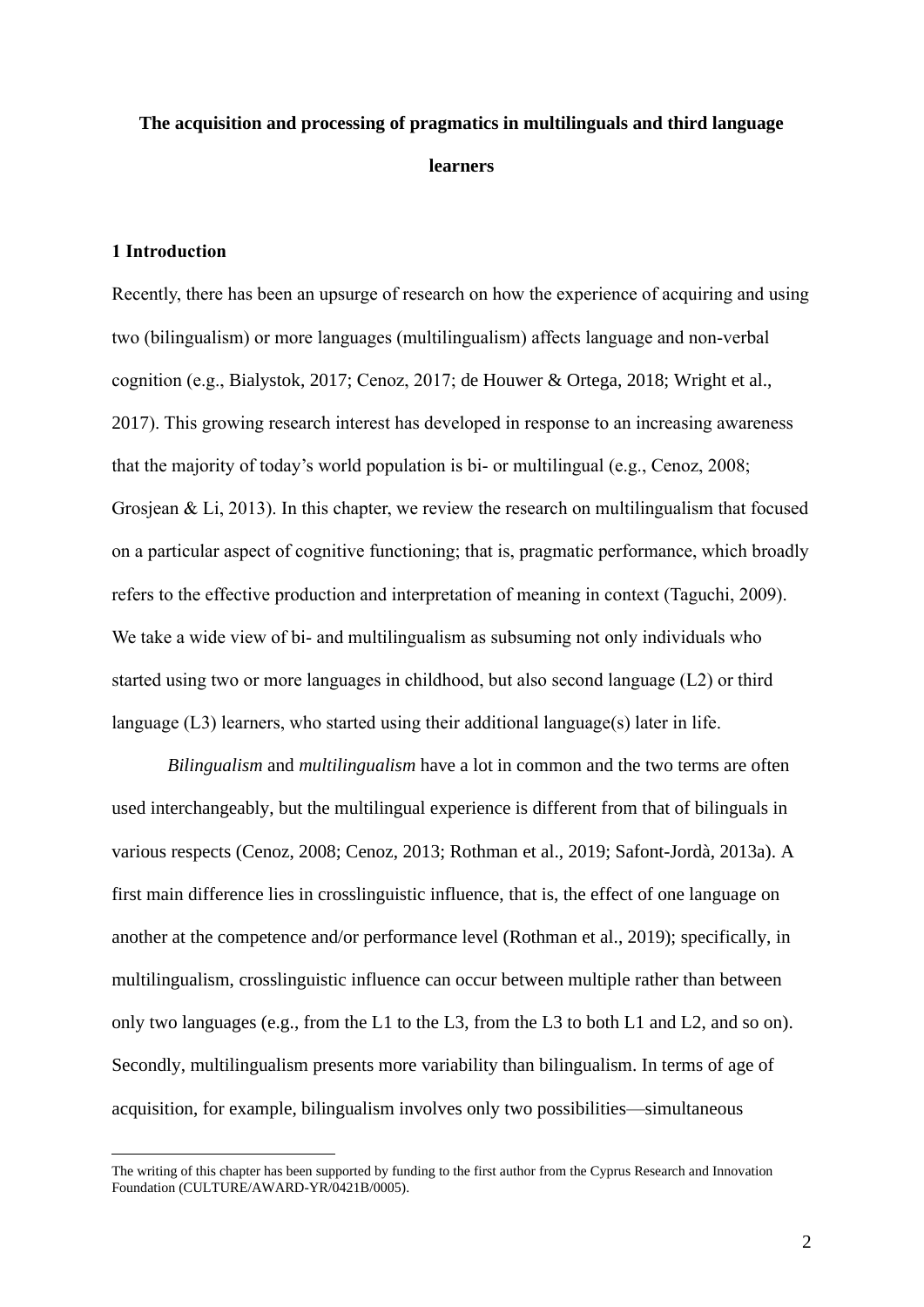development of two languages from birth or sequential acquisition of a second language sometime after birth—but in multilingualism there are four; that is, all three languages can be acquired simultaneously from birth or sequentially (L1, then L2, then L3) or two languages might be learned simultaneously before the L3 (L1 and L2 from birth, then L3) or after the L1 (L1 from birth, then L1 and L2). Levels of exposure to and use of each language are also different in multilinguals compared to bilinguals and monolinguals, because language experience is divided across more languages. This suggests that multilinguals might exhibit performance in each language that differs in some respects from bilinguals or monolinguals. For instance, bilinguals are often reported to exhibit a slower developmental rate in some aspects of language or slower lexical access than monolinguals, when each of their languages is considered separately (e.g., Bialystok et al., 2009). This finding has been attributed to the different amount and quality of experience that bilinguals have in each of their languages compared to monolinguals (e.g., Bialystok et al., 2009). Thirdly, learning an L3 as a bilingual is distinct from acquiring an L2 as a monolingual, in that bilinguals have already been through the process of learning an additional language. In this regard, bilinguals are more experienced language learners and they have likely developed language learning skills and strategies, which they can use in the task of acquiring an L3 (e.g., Cenoz, 2013; Rothman et al., 2019). Finally, bilinguals learning an L3 can bring to the L3 acquisition process an altered, compared to monolinguals, set of general cognitive skills that can affect aspects of language learning. For instance, even though the evidence is still mixed, bilingualism has been associated with (1) enhanced metalinguistic awareness, that is, the ability to explicitly reflect on language and manipulate it (e.g., Adesope et al., 2010); (2) better executive functions, a set of cognitive processes including working memory (the ability to hold and use at the same time information in memory), inhibition (the skill to ignore non-relevant information), and switching (the ability to seamlessly shift attention from one task to another;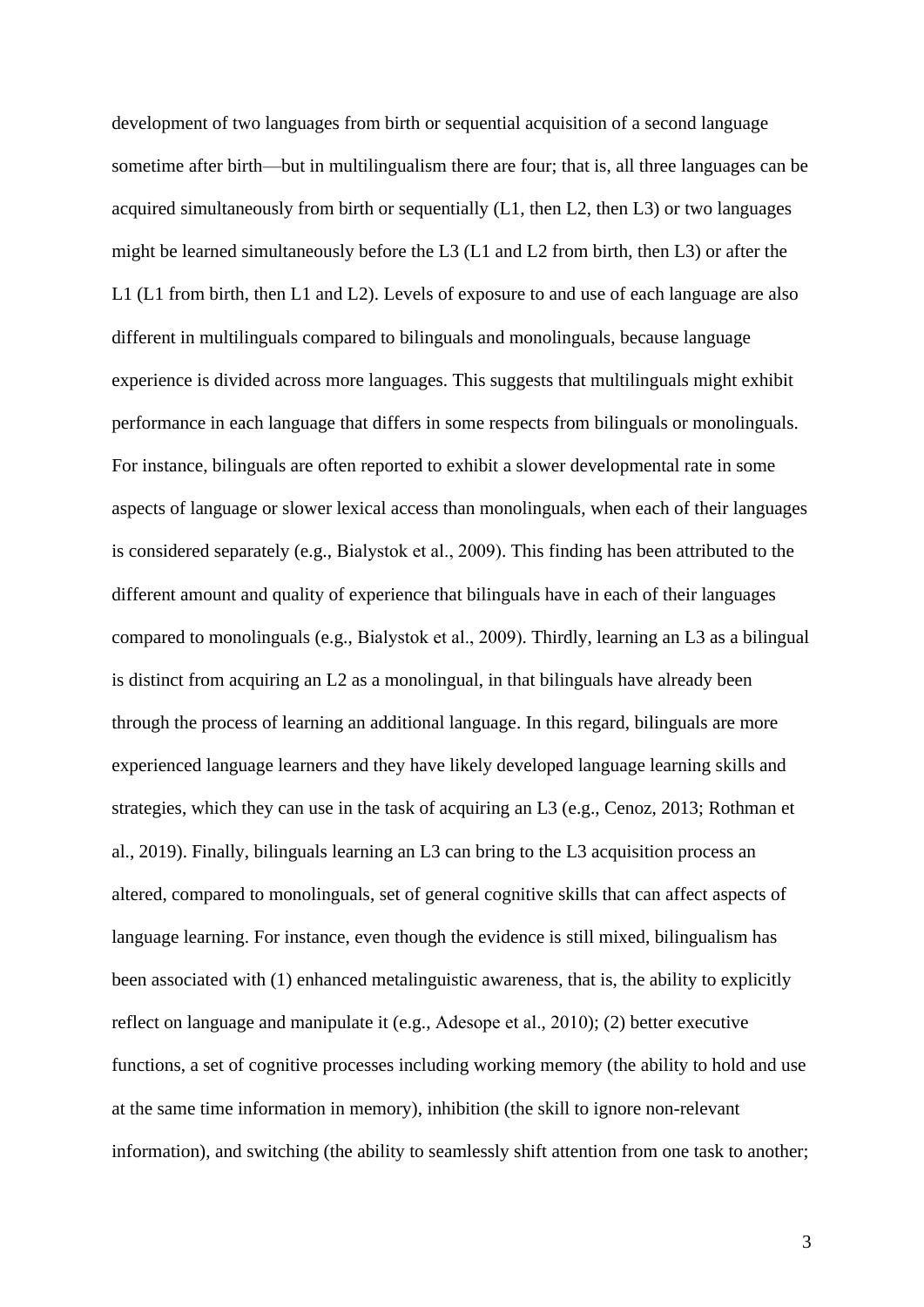e.g., Bialystok, 2017); and (3) advanced Theory of Mind, a cognitive system which is responsible for attributing mental states, such as intentions and feelings, to oneself and to others, and for understanding behavior by considering these mental states (e.g., Schroeder, 2018). Moreover, some evidence suggests that bilingual children exhibit more sensitivity to the speakers' communicative needs (Genesee et al., 1975), a better-developed ability to detect communicatively infelicitous utterances (Siegal et al., 2009) and to use pragmatic cues such as the interlocutor's perspective or gaze direction for inferring their referential intention (e.g., Fan et al., 2015; Yow & Markman, 2011b); and an increased reliance on pragmatic, relative to purely linguistic, cues when processing or acquiring language (e.g., Yow & Markman, 2011a). All these cognitive skills and linguistic strategies may affect general facets of language acquisition and processing, as well as pragmatic development and performance in particular (see e.g., in Antoniou, 2019; Antoniou & Milaki, 2021).

In the next sections, we provide some background on pragmatics and then move on to research that has focused on specific aspects of pragmatic performance in multilinguals. The bulk of research on multilingualism and pragmatics has examined speech acts, but we also consider studies that have investigated other pragmatic phenomena, such as using the appropriate language with different interlocutors in the early years of child multilingual acquisition; and the comprehension of pragmatically implied meanings (implicatures) in children and adults. Moreover, this research has examined pragmatic performance using traditional behavioral measures, including child speech samples during conversations (e.g., Montanari, 2008; Safont-Jordà, 2011), response rates to questionnaires (e.g., Tiv et al., 2019), rates of target responses in production tasks (e.g., Safont-Jordà, 2003; 2005a; Zand-Moghadam & Adeh, 2020), appropriateness ratings of target expressions (e.g., Portolés-Falomir, 2015; Safont-Jordà, 2003), and rates of correct responses or manual response times to target utterances in comprehension tests (Antoniou & Katsos, 2007; Antoniou, 2022).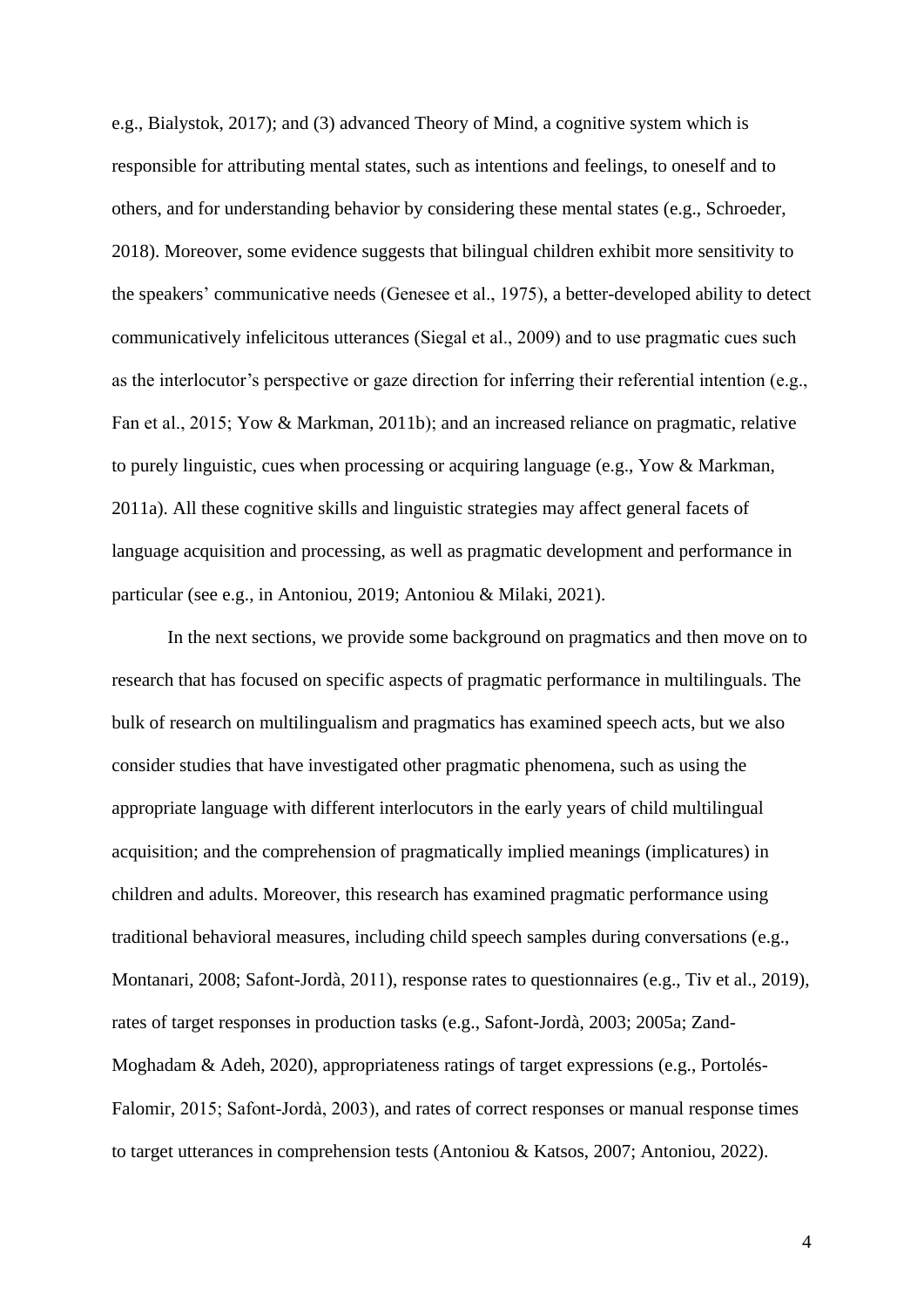Newer psycho- and neurolinguistic methods, such as eye-tracking and Event-Related Potentials, have not, to date, appeared in this field. We return to this issue briefly in the final section of this chapter, where we discuss directions for moving research in this area forward. This is not intended to be an exhaustive review of all research on multilingual pragmatics. Rather, we selectively focus on key studies and topics in this body of work to present central lines of research and main findings, as well as to identify avenues for future research.

#### **2 Pragmatic Performance, Speech Acts, and Implicature**

Pragmatic performance includes a wide array of skills related to the use of context—the characteristics of the speaker and listener, aspects of the physical setting, or other shared information between interlocutors—alongside explicit language, to convey and comprehend intentions or intended meanings (e.g., Grice, 1989).

In this regard, pragmatic performance encompasses the ability to perform speech acts; that is, to produce utterances that communicate a specific intended meaning and have a certain effect on the interlocutor, such as requests, refusals, apologies, or compliments (Austin, 1962; Searle, 1969). Speech acts are potentially face-threatening communicative acts, in that they carry the risk of damaging the face, that is, the public self-image, of the speaker or the addressee (e.g., Brown & Levinson, 1987). They can be formulated with linguistic strategies varying from direct to indirect and with additional linguistic items to reduce their negative, face-threatening force. The choice of strategy and the use of linguistic mitigation items depend on contextual factors and, specifically, on politeness considerations, such as the power relation or degree of familiarity between the interlocutors (e.g., Alcón-Soler et al., 2005). For example, requests such as in (1) are a specific type of speech act used by the speaker to get the listener to perform an action for the speaker's benefit (see Portolés-Falomir, 2015:48–53). Since requests may threaten the addressee's freedom (Brown &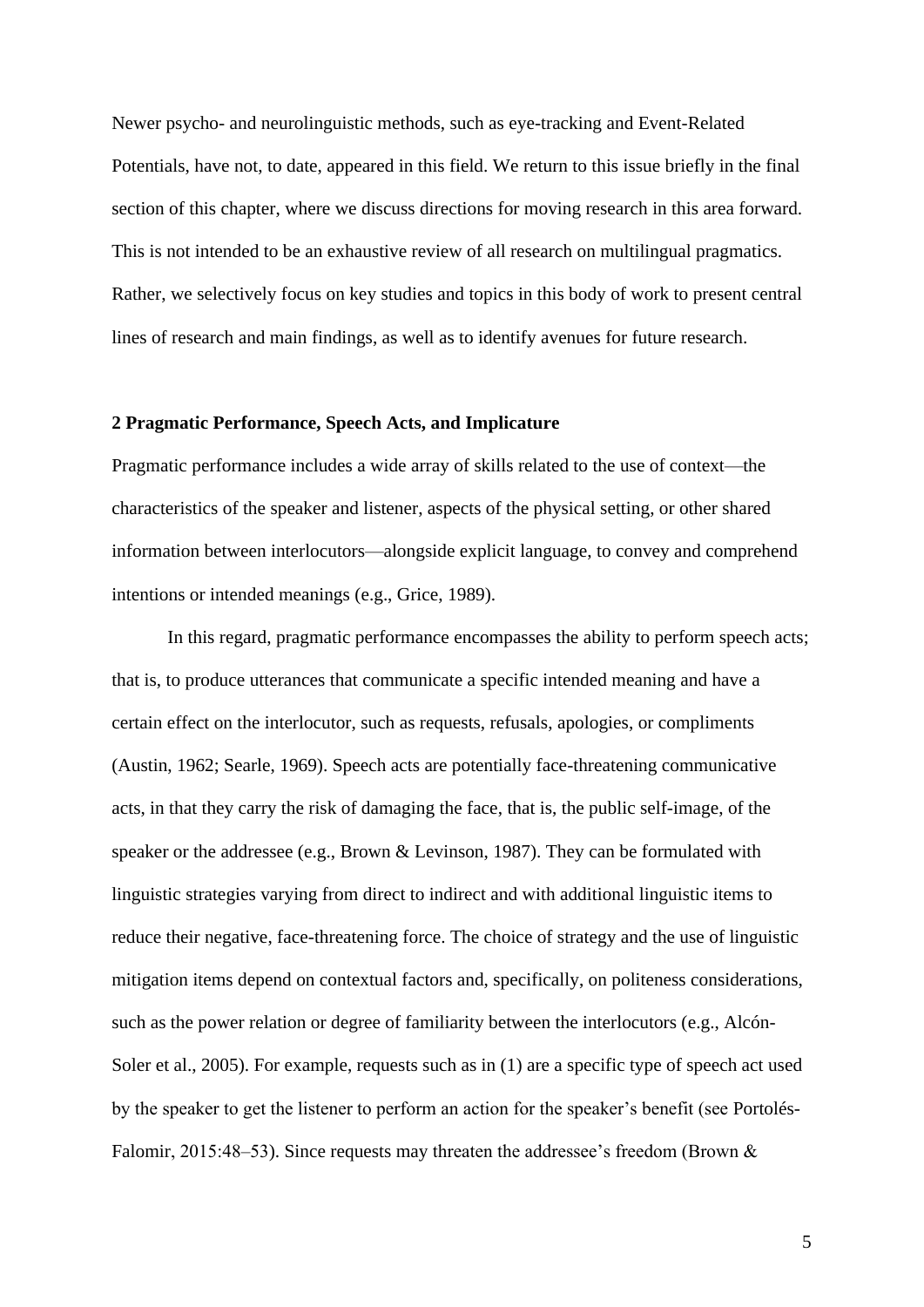Levinson, 1987), they can be mitigated with linguistic items such as *please*. More specifically, requests may comprise of two parts. First, the head act, which is the main part of the utterance performing the function of requesting and, second, the peripheral linguistic devices which are optional and can be used to soften, mitigate, or aggravate the facethreatening nature of the request. The head act might be realized through a direct (e.g., *Close the window, please*), conventionally indirect (e.g., *Would you please close the window? I do appreciate it*), or an indirect (*It's really cold in here, isn't it?*) strategy. Also, the peripheral linguistic items might be internal, in that they appear within the head act, or external, in that they appear either before or after the core act. Indirect strategies and mitigation items might be used in high face-threatening contexts—such as when the interlocutor is of higher social status relative to the speaker—because they make the utterance more polite (e.g., Portolés-Falomir, 2015). Moreover, because of their structural complexity, conventionally indirect strategies and the use of modification items appear more consistently later in development during first language (L1) and L2 acquisition and depend on proficiency level in the target language (e.g., Portolés-Falomir, 2015). The example in (1) illustrates a conventionally indirect request and its components.

## **Head act**

# (1) Could you do me a favor? Would you please drive me home?

## **External modification item Internal modification item**

Pragmatic performance further entails the ability to communicate and interpret implied meanings. *Conversational implicature* is a term introduced by Grice (1989) to describe cases in communication in which the speaker intentionally conveys information that is not part of what they explicitly said, and the listener understands this implied speaker's meaning through an inference-making process about the speaker's intentions behind the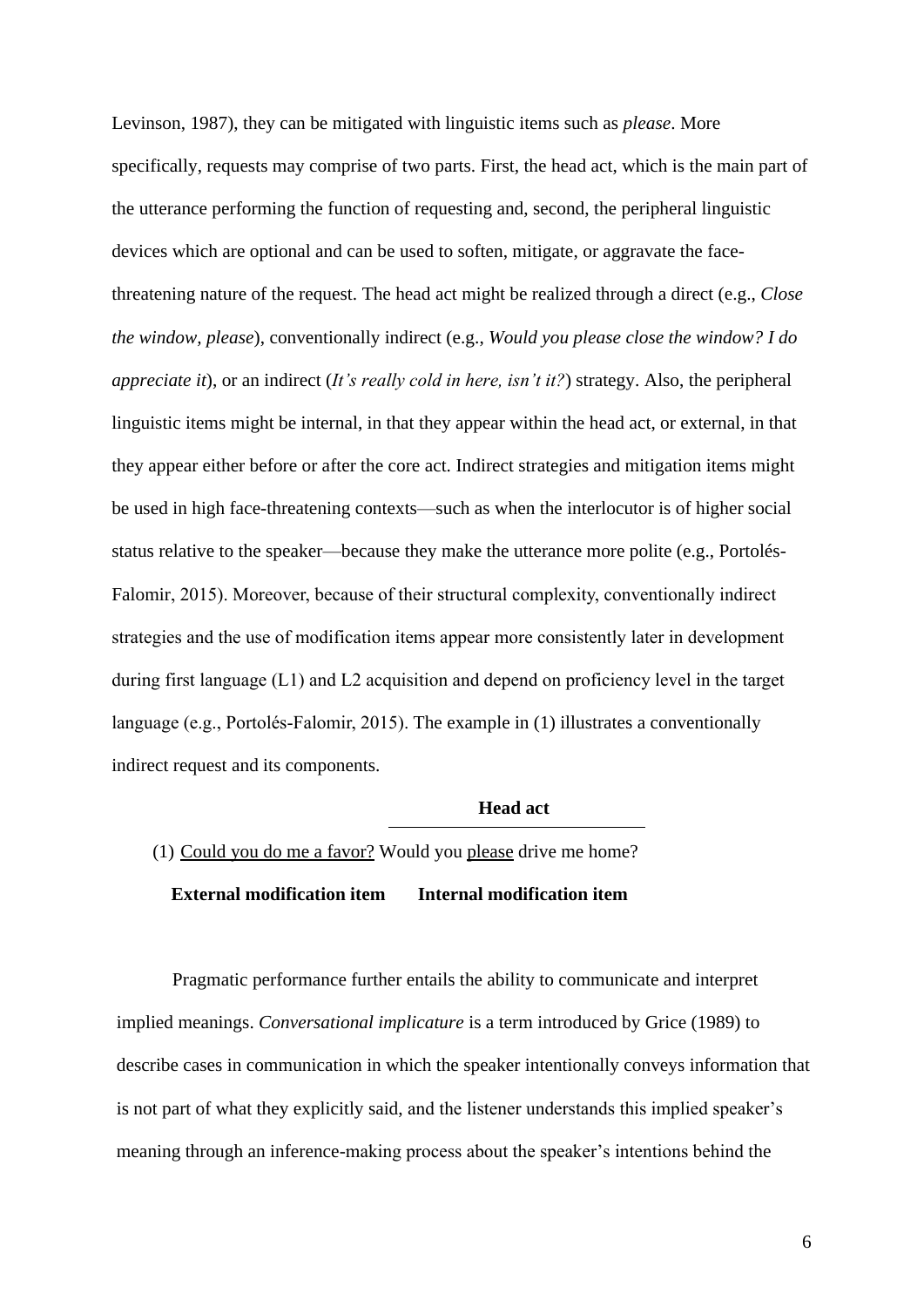utterance. According to Grice, this reasoning process is triggered by the assumption that the speaker, in producing an utterance, has been cooperative and has adhered to certain conversational rules, which he calls *maxims*. These maxims exhort speakers to be relevant; to give no less and no more information than is needed for the purpose of the talk exchange; to be brief, orderly and avoid ambiguity, and obscurity; and to provide information that is true and for which they have adequate evidence. These correspond to the maxim of relevance, the first and second maxims of quantity, and the maxim of manner and of quality, respectively. For instance, consider the following dialogue in the context of a scenario where B returns home looking very disappointed after a very bad job interview.

# (2) A: How did the interview go?

B: It went fantastic!

(3) The interview went terribly.

B's utterance in (2), possibly accompanied by further cues such as a distinctive intonation, will be understood as implying (3), even though this has not been stated explicitly. Within the Gricean account, the implied proposition is an implicature—specifically, an ironic interpretation—that is derived by exploiting the maxim of quality: It is obvious to A that B said something they do not believe to be true; however, since B is cooperative, this means that they are trying to get across a different, truthful proposition. The most obviously related truthful proposition is the contradictory to what B explicitly said.

Grice (1989) approached communication and conversational implicatures from a philosophical perspective. However, recent pragmatic accounts have developed Grice's ideas into cognitive-psychological models of language interpretation, production, and communication (e.g., Sperber & Wilson, 2002); specifically, Relevance Theory has made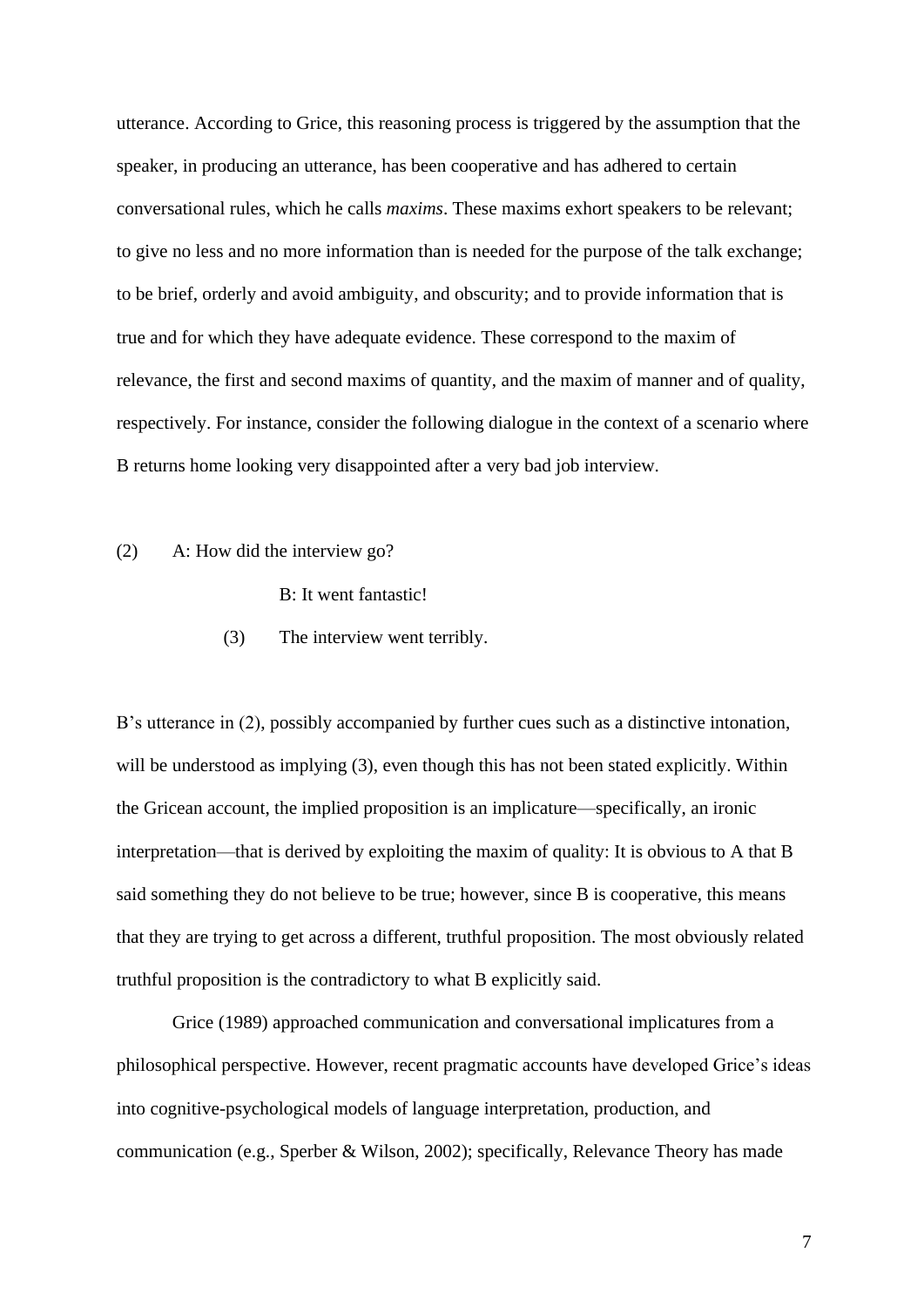two important claims about pragmatic comprehension: (1) that it requires cognitive effort, which has been interpreted by some researchers as longer processing time (e.g., Bott & Noveck, 2004) and/or the use of additional cognitive resources (e.g., de Neys & Schaeken, 2007) when interpreting implicatures relative to literal meanings; and (2) that, since pragmatic comprehension involves understanding the speaker's intentions in producing an utterance, it further draws on Theory of Mind skills (Sperber & Wilson, 2002).

In this context, the time course of and the cognitive factors that underpin pragmatic interpretation have been the subject of ongoing debate. Much work on the time course of pragmatic understanding has focused on a specific implicature type, scalar implicatures, such as when the use of the scalar term *some* implies *not all*. This research has provided some evidence that scalar implicatures (SI) are associated with a cost in terms of processing time, using a range of measures, such as manual reaction times from sentence judgment tasks (e.g., Bott & Noveck, 2004), reading times from the self-paced reading paradigm (e.g., Breheny et al., 2006), mouse-tracking (Tomlinson, et al., 2013), and eye movements in the visual world paradigm (e.g., Huang & Snedeker, 2009). However, other studies with similar methods, specifically, eye tracking and self-paced reading, indicate that, in some contexts, SI can be accessed as fast as literal meanings (e.g., see in Breheny, 2019). A similar picture emerges for other pragmatic phenomena, including metaphors and irony (see e.g., in Gibbs & Colston, 2012: 58-127). Finally, research on the cognitive underpinnings of pragmatic comprehension in children and adults has revealed effects of working memory (e.g., Antoniou & Milaki, 2021; Antoniou et al., 2020; Chiappe, & Chiappe, 2007; Marty & Chemla, 2013) and Theory of Mind (e.g., Fairchild & Papafragou, 2020; Filippova, 2014; Spotorno & Noveck, 2014), even though, again, these results are not always reported (see e.g., in Matthews et al., 2018). Overall, the mixed findings suggest that pragmatic interpretation is in some cases costly, but that various linguistic and extralinguistic cues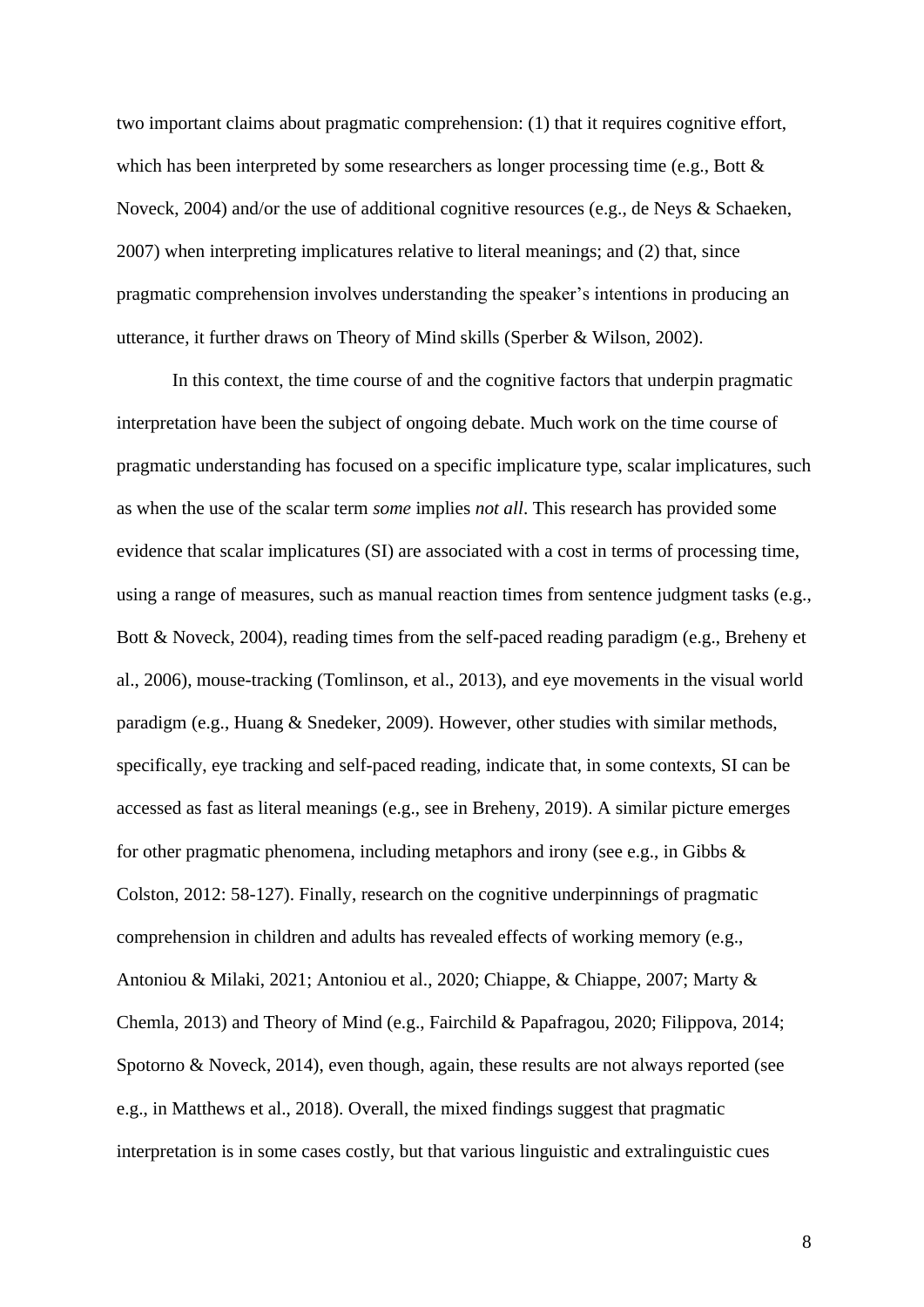(e.g., certain linguistic expressions, contextual support) may combine to increase or decrease processing effort (e.g., Gibbs & Colston, 2012: 58-127).

#### **3 Multilingualism and Pragmatic Differentiation**

An important aspect of bilingual and multilingual children's pragmatic competence is the skill to pragmatically differentiate their languages; that is, to use the appropriate language with speakers of different languages. Bilingual children can adjust their language use based on their interlocutor's language by around the age of two (e.g., Comeau et al., 2003; Genesee & Nicoladis, 2007; Genesee et al., 1995). Montanari (2008) and Quay (2008) have shown that similar findings hold for simultaneous trilingual children.

The two studies examined children's spontaneous speech in simultaneous interactions with speakers of different languages from the age of 1;10 until 2;4. In both studies, there was evidence that children pragmatically differentiated their languages. In Montanari (2008), for instance, the child, Kathryn, modified her language use with each of her interlocutors; specifically, she used the most Tagalog with her Tagalog-speaking mother, the most English with her English-speaking interlocutor, and the most Spanish with her Spanish-speaking relatives. Similarly, Xiaoxiao, the child in Quay (2008), used more Mandarin than her other languages when addressing her mother, who was a Mandarin native speaker; and more English with her father, a native speaker of English. Furthermore, when addressing both parents, Xiaoxiao predominantly relied on Japanese. Quay (2008) attributed this preference to the fact that Japanese was Xiaoxiao's dominant language, as well as to the child's awareness that this was a language shared by her parents. Finally, for Xiaxiao, further evidence of context sensitivity was found when comparing her language production at home and at her monolingual Japanese-speaking daycare; specifically, the child almost exclusively used Japanese at daycare despite using all her languages at home.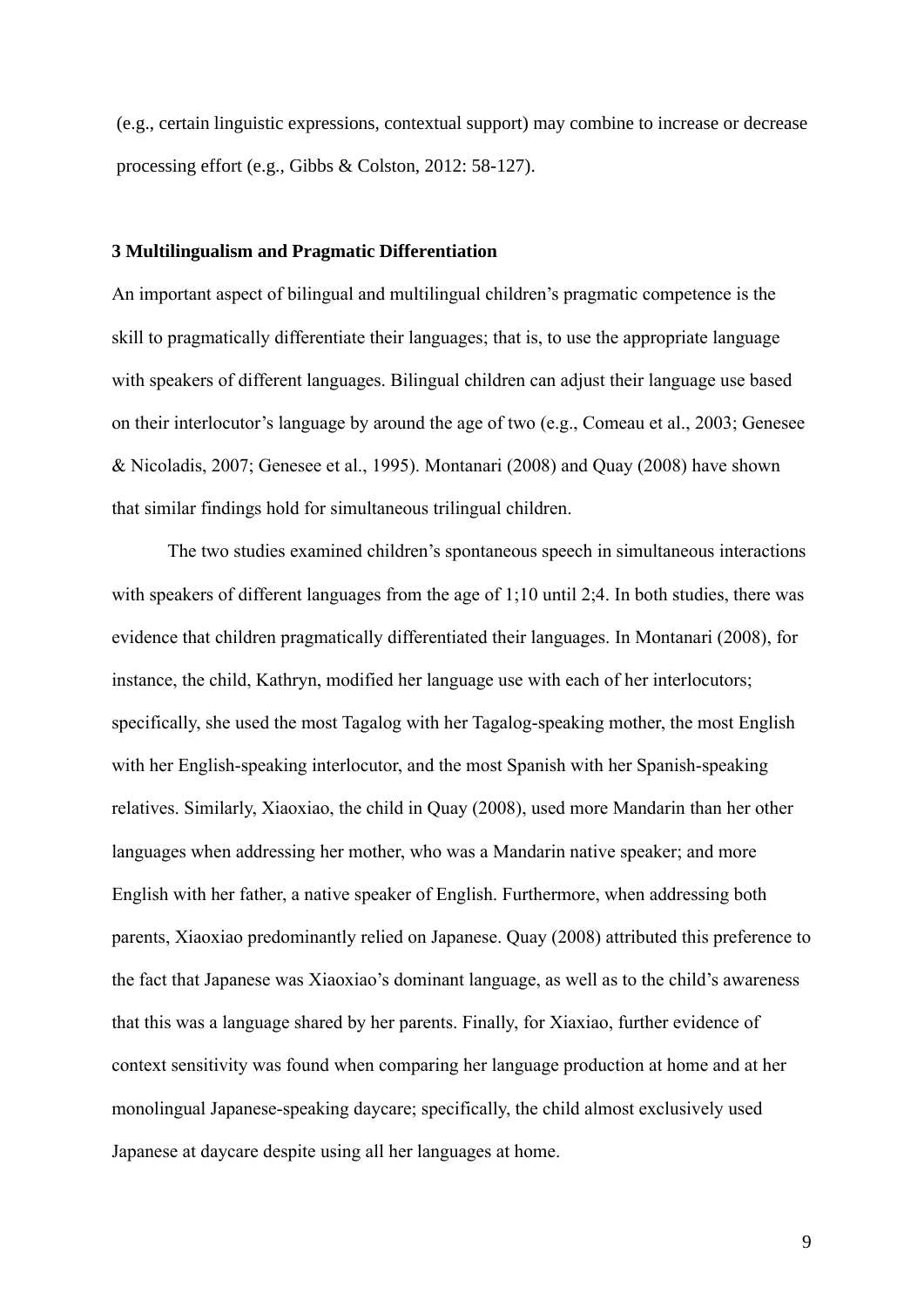For both children, there were also instances of language mixing; that is, use of elements from more than one language in a context where only one language was appropriate. However, even these cases were justifiable and indicated pragmatic sensitivity to the speaker. Montanari (2008) argued that Kathryn's inappropriate language choices were driven by three factors: (1) her proficiency in each language, as she often relied on her dominant language or resorted to an inappropriate language to fill lexical gaps in the relevant language; (2) her interlocutors' attitude towards language mixing; and (3) her awareness that her interlocutors were multilinguals. Kathryn's inappropriate language use was particularly evident with her father and paternal grandmother, who were more accommodating of her language mixing. Moreover, her mother, father, and paternal grandmother often used English—their non-native language—to communicate with each other, hence providing the child with cues that they were multilinguals. These factors rendered language mixing an appropriate and effective communication strategy with these interlocutors.

Xiaoxiao's mixing behavior also provided evidence for pragmatic differentiation. Xiaoxiao mainly mixed English and Japanese when addressing her English-Japanese bilingual father, but used each of these languages in dual combinations with Mandarin when addressing her Mandarin-speaking trilingual mother. In addition, her mixed utterances to her trilingual mother included more triadic combinations of languages than to her bilingual father. These findings indicate that the child was sensitive to her parents' language proficiencies, even in her mixing.

Thus, evidence suggests that multilingual children can adjust their language use to their interlocutors and context. Language mixing does occur in their speech, particularly in multilingual situations where speakers of different languages are present. However, this does not indicate confusion or a fused, undifferentiated language system. Rather, multilingual children often mix their languages because they borrow words from a non-relevant language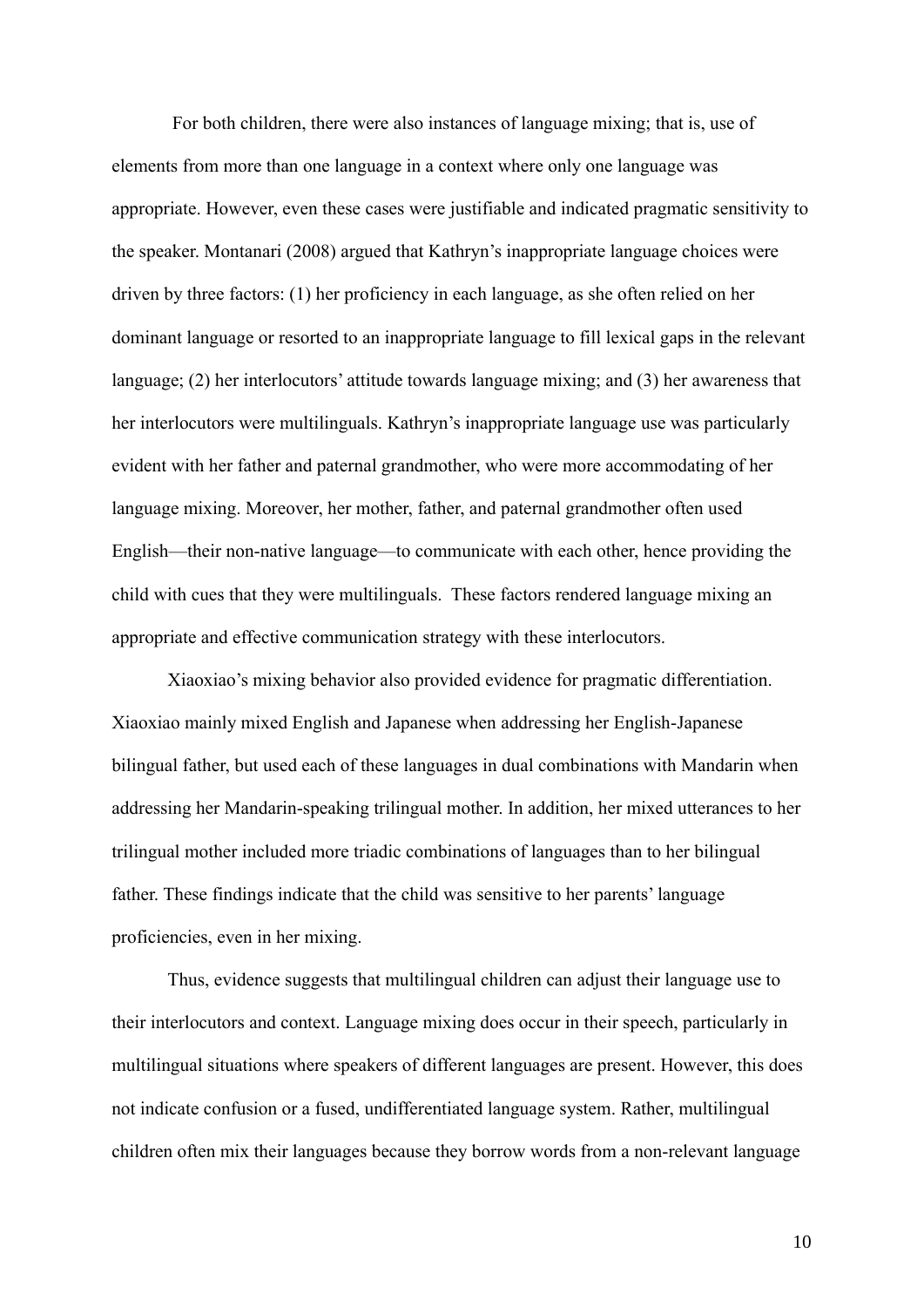to fill lexical gaps in the target language. Multilingual children's language mixing also shows a great deal of pragmatic sensitivity, being guided by the interlocutor's attitude towards inappropriate language choices, by attention to the specific language context, and by an awareness of the addressee as multilingual and of the interlocutor's language proficiency and preference.

#### **4 Multilingualism and Implicature**

Research on implicature has mainly focused on bilinguals and L2 learners (e.g., Antoniou, 2019; Taguchi & Yamaguchi, 2019). Two broad accounts regarding bilingual pragmatics emerge from this literature. According to the first view, bilinguals enjoy a pragmatic advantage. This account is mainly supported by research with preschoolers showing that bilinguals outperform monolinguals in the comprehension of SI (e.g., Siegal et al., 2007) and other pragmatic skills (see *Introduction*). Explanations for this benefit include bilinguals' superior executive control (e.g., Siegal et al., 2009), their increased experience in using the appropriate language with speakers of different languages (e.g., Yow & Markman, 2001b), and a compensation process that makes up for bilingual's slower language development with accelerated pragmatic acquisition (e.g., Siegal et al., 2012).

The second account proposes a unified model of pragmatic development, representation, and processing in bilinguals and L2 learners. Drawing on previous theoretical work on bilingualism, L2 learning, and pragmatics (e.g., Grice, 1989; Kesckes, 2015; Slabakova, 2010; Sperber & Wilson, 2002; Sorace, 2011; 2012 Tomassello, 2008), this account suggests that bilinguals and language learners develop a single pragmatic system—at least for pragmatic knowledge which might be considered universal, such as Grice's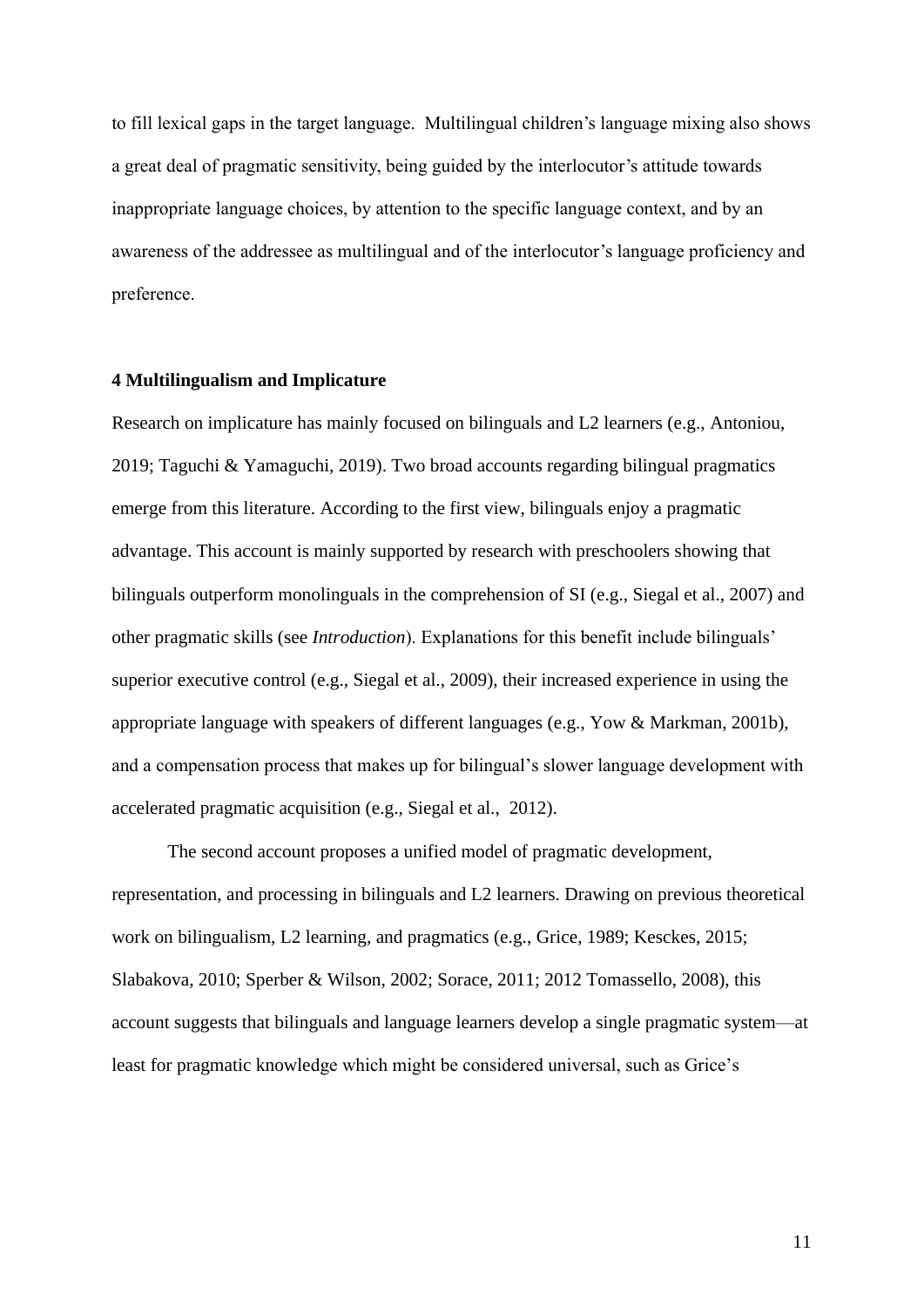$maxims$ —that is independent from their languages<sup>2</sup>, and is acquired and functions in a similar way to monolinguals or native speakers (Antoniou, 2019; Antoniou et al., 2020). On this view, non-verbal pragmatics is indistinguishable in bilinguals, language learners, and monolinguals in terms of real-time use, rate, and path of acquisition. However, linguistic pragmatics depends to some extent on target language proficiency, because, arguably, some degree of language processing is necessary for pragmatic interpretation to proceed. This language proficiency effect is particularly evident, for monolinguals, bilinguals, and language learners alike, during initial stages of language acquisition and/or for difficult pragmatic phenomena. At this phase, language is less developed in terms of competence and automaticity and, thus, gaps in language knowledge and increased demands of language processing may negatively affect pragmatic performance. Moreover, some aspects of language develop slower in bilinguals (e.g., Bialystok et al., 2009). Thus, this account suggests that, during initial stages of language acquisition, when bilinguals and language learners have markedly lower target language proficiency than monolinguals or native speakers, they will exhibit lower pragmatic understanding skills. This difference, however, is not in pragmatic processing or knowledge *per se*, but is due to insufficient proficiency in the target language, and will be overcome when bilinguals and language learners attain adequate command of the target language for language processing, to the degree necessary, to proceed unobstructed and allow further pragmatic processing. This view is based on two empirical findings: first, target language proficiency effects on pragmatic performance in bilinguals and L<sub>2</sub> learners; and, second, that bilinguals and L<sub>2</sub> learners are often reported to exhibit

<sup>2</sup>By *independent*, we simply mean that pragmatics can be dissociated from core language (lexicon, morphosyntax, phonology) in various respects, such as in development, representation, processing, and pathology (see e.g., in Antoniou et al., 2020: 15). However, we do not commit to a particular mental architecture and way of interaction between core language and pragmatics (see e.g., Sperber & Wilson, 2002, for one such proposal that also entails independence of core language from pragmatics).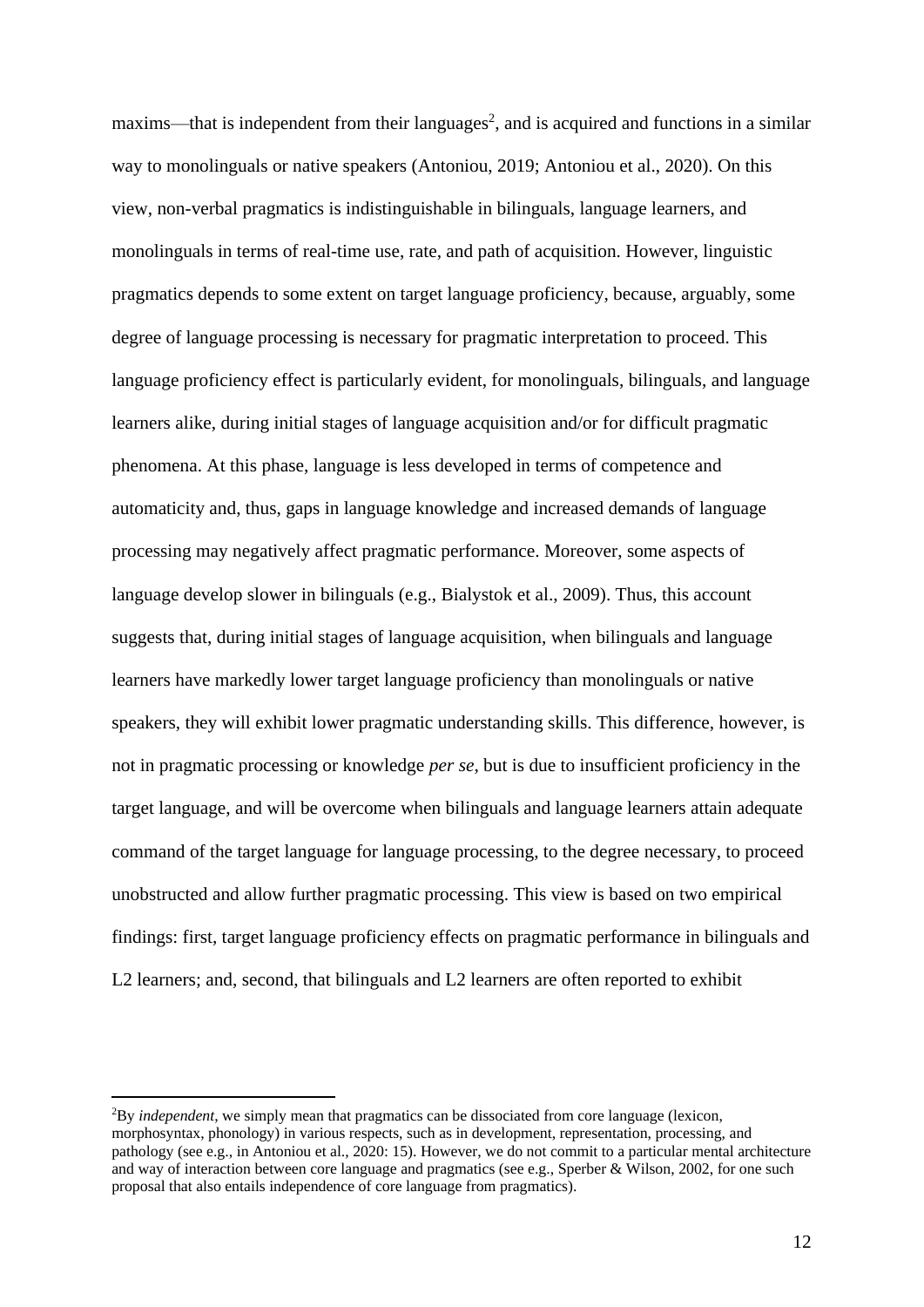performance comparable to monolinguals or native speakers in the comprehension of various types of implicatures (Antoniou, 2019; Syrett et al., 2017).

A third view stems from a general account of bilingual language processing, the Interface Hypothesis (Sorace, 2011; 2012; Sorace & Serratrice, 2009). According to the Interface Hypothesis (IH), computationally demanding linguistic phenomena, typically at the interface of language-internal (e.g., syntax) and external domains (e.g., pragmatics), are the locus of particular difficulties in bilinguals and language learners, which may not be overcome even at the highest level of language proficiency. Such linguistic processes are particularly problematic in bilinguals and language learners because, for them, language processing is less automatic and because, perhaps relatedly, they need to devote effort in managing competition from the non-target language. In this respect, bilinguals and language learners have fewer resources to allocate to the language interpretation process. A prediction that may derive from the IH, then, is that bilinguals and language learners are likely to exhibit difficulties in pragmatic comprehension, even at near-native levels of language proficiency. This is because (1) there are theoretical reasons and some empirical evidence to suggest that the interpretation of pragmatic meanings is resource demanding; and (2) pragmatic phenomena involve the interaction of language with extralinguistic factors (see *Introduction*).

Studies that examined implicature comprehension in multilinguals can be divided into two groups: (1) research that compared multilinguals and monolinguals (e.g., Antoniou & Katsos, 2017); and (2) work that examined various multilingual experiences on a continuous scale without a monolingual or native comparison group (e.g., Tiv et al., 2019). The results from two studies that took the comparative approach are more in line with the second account of bilingual pragmatics (Antoniou & Katsos, 2017; Antoniou, 2022); specifically, they suggest that multilinguals can exhibit similar to monolinguals pragmatic performance, even for linguistic processes such as irony, which depends on non-linguistic factors and is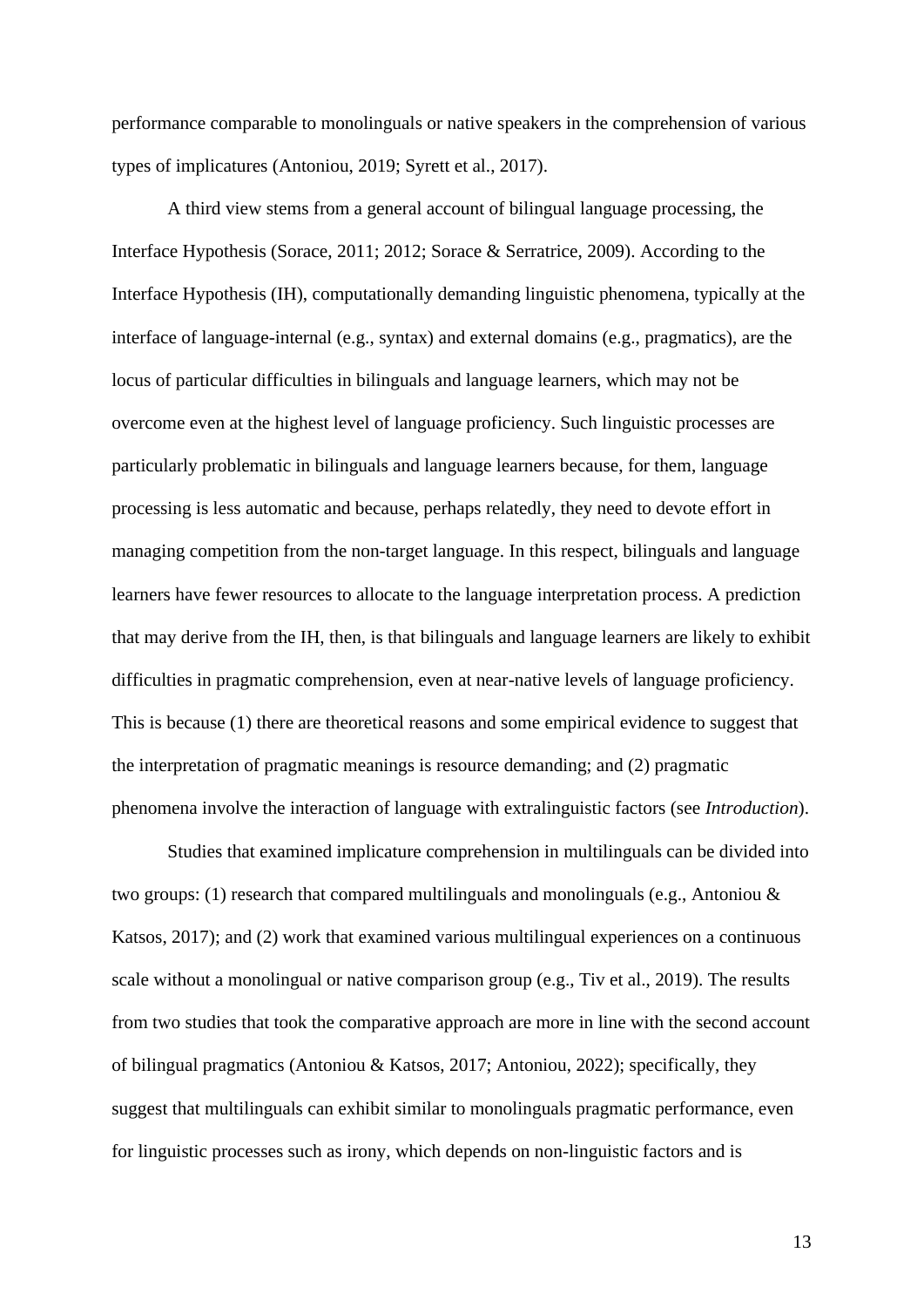evidently demanding from a theoretical, developmental, and processing perspective (Antoniou & Milaki, 2021; Filippova, 2014; Spotorno & Noveck, 2014).

The two studies compared multilingual, bi-dialectal, and monolingual participants. Multilinguals were bi-dialectal speakers of two Greek dialects—Cypriot and Standard Greek—and also used one or more languages. The first study tested school-aged children and reported no group differences in the comprehension of manner, relevance, scalar implicatures, and novel metaphors (Antoniou & Katsos, 2017). Target language proficiency was also a positive predictor of overall pragmatic performance in this study. Similar results were obtained in the second study with young adults, which focused specifically on the accuracy and speed of processing irony (Antoniou, 2022). Irony comprehension in this study was difficult for all participants, shown by lower accuracy rate and slower reaction times for ironic compared to literal items. However, once more, there were no group differences in irony processing.

Research that examined multilingualism as a continuous, multicomponent rather than a dichotomous experience has not exclusively focused on multilinguals, but we review this work here because it used mixed samples of bilinguals and multilinguals (Tiv et al., 2021; Tiv et al., 2019). Tiv et al. (2019) found that L2 proficiency positively predicted general use of sarcastic irony—a particular form of verbal irony—as measured with a self-report questionnaire, across multilinguals' languages. Further analyses revealed that multilinguals used sarcastic irony largely with the same communicative functions as monolinguals, such as, for example, for frustration and embarrassment diffusion. Another study by Tiv et al. (2021) examined the interpretation of two types of ironic utterances in the L1: Ironic compliments cases of irony where the speaker says something negative to communicate the opposite—and ironic criticisms—where the speaker says something positive to mean something negative. Their results showed that participants were slower to decide whether ironic compliments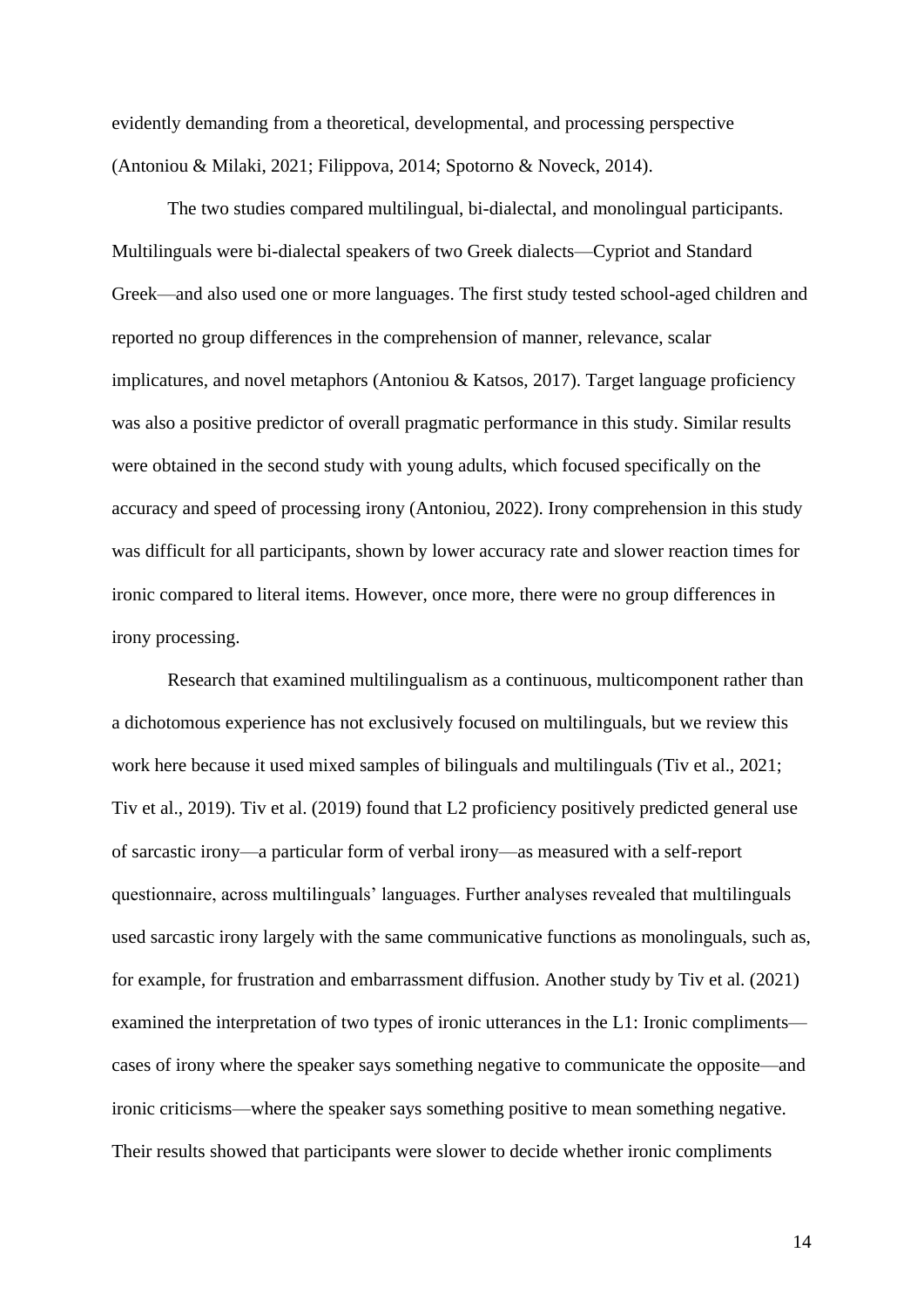made sense; and were also likelier to judge them as less sensible than ironic criticisms. This finding replicated past findings with monolinguals (Tiv et al., 2021). Finally, Tiv et al. (2021) reported that higher L2 proficiency predicted greater accuracy in evaluating whether statements made sense for both irony types, and shorter reaction times for ironic compliments.

Overall, results from research that has examined implicature in multilinguals compared to monolinguals show that the predictions of the second account of bilingual pragmatics (Antoniou, 2019) further hold for multilinguals. First, there is some evidence for a positive effect of target language proficiency on pragmatic interpretation, and second, findings reveal that multilinguals have implicature understanding skills comparable to monolinguals, at least in one of their languages (Antoniou & Katsos, 2017). This is also true for particularly demanding pragmatic phenomena such as irony (Antoniou, 2022). Moreover, the two studies that treated multilingualism as a continuous experience reported that increased multilingualism—as reflected in higher L2 proficiency—is positively associated with greater use of sarcastic irony across languages and better L1 irony comprehension (Tiv et al., 2019; Tiv et al., 2021). At face value, the latter results are more consistent with the bilingual pragmatic advantage account. These findings, however, indicate a relative advantage for more proficient compared to less proficient multilinguals, but do not necessarily show an absolute multilingual advantage relative to monolinguals or native speakers. All three accounts relevant to bilingual pragmatics express their predictions with reference to monolingual or native speakers, and, hence, for their predictions to be tested, a comparison with a monolingual or native group is necessary. Thus, the findings of studies that adopted a continuum approach cannot adjudicate between the different views. However, they do show that certain aspects of multilingualism influence pragmatic performance and need to be incorporated in these accounts.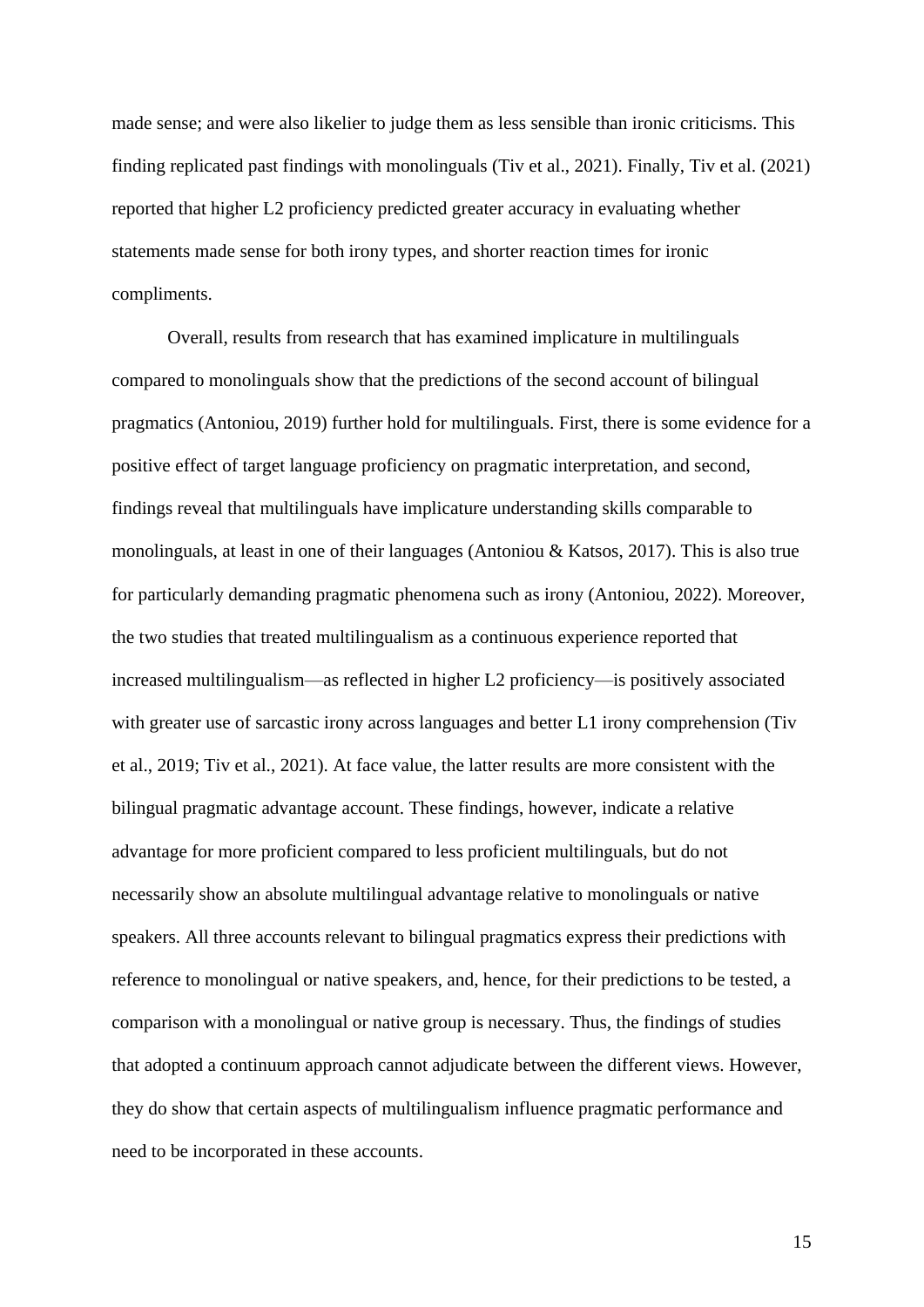#### **5 Multilingualism and Speech Acts**

The bulk of studies on multilingualism and pragmatics have focused on speech acts. We review this work by compartmentalizing it into three sections: studies focusing on the bilingual advantage in L3 pragmatic acquisition, research examining crosslinguistic influence and the effect of target language factors on pragmatic processing in that language; and studies that investigated pragmatic performance through a multilingual approach that considers all languages spoken by multilinguals. We divide the literature this way solely for ease of exposition and do not necessarily imply that the studies in each section represent discrete lines of research. To the contrary, the studies in the three sections have often offered complementary perspectives and insights on various aspects of multilingual speech act performance and acquisition.

#### **5.1 The Bilingual Advantage in L3 Pragmatic Acquisition**

A key question in the field of multilingualism and speech acts has been whether bilinguals exhibit an advantage over monolinguals in acquiring the pragmatics of an additional language. Research on this topic has predominantly focused on two aspects of pragmatic ability—*pragmatic production*, that is, the use of contextually appropriate utterances to convey specific intentions; and *metapragmatic awareness*, one's conscious, reflective, explicit knowledge of pragmatics (e.g., Alcón-Soler, 2012; Safont-Jordà, 2005a).

The educational context of learning English as a foreign language (EFL)—that is, learning English in a non-naturalistic setting—has proven especially fruitful for studying the effect of bilingualism on the acquisition of additional-language pragmatics. As such, some of the noteworthy contributions to this topic have come from a series of studies comparing Spanish monolingual and Catalan-Spanish bilingual EFL learners in the Valencian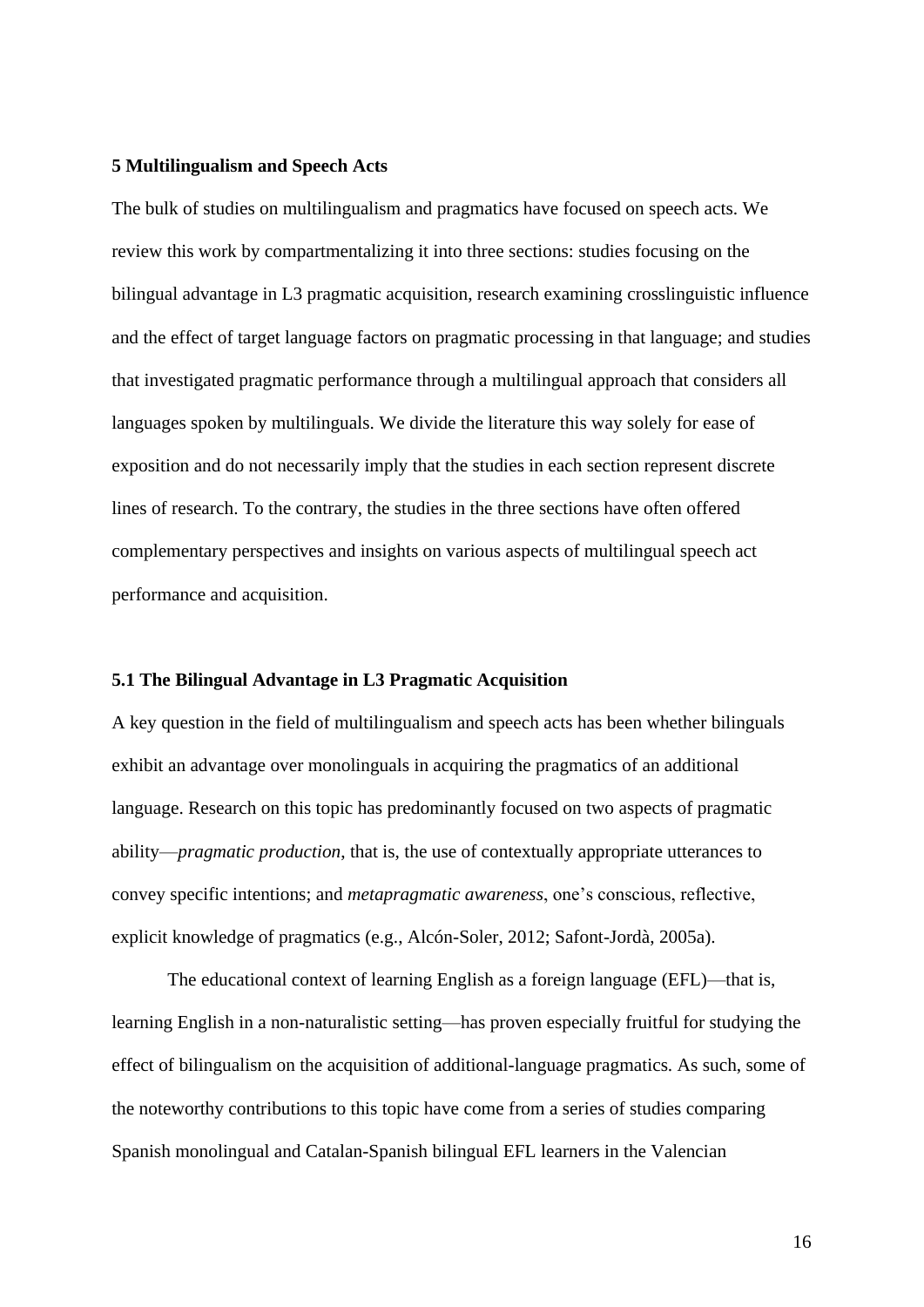community of Spain (Alcón-Soler, 2012; Safont-Jordà 2003; 2005a, b; 2007; Safont-Jordà & Alcón-Soler, 2012). This line of work has provided support for the bilingual advantage in acquiring the pragmatics of an additional language, with bilingual learners exhibiting higher levels of both metapragmatic awareness and pragmatic production in English compared to monolingual learners. For studies examining request acts, the bilingual advantage in metapragmatic awareness has been evident in bilinguals identifying a greater number of appropriate and inappropriate request act utterances; in providing more reasons related to pragmatic issues such as politeness to justify their evaluation; and in giving a wider range of appropriate alternative formulations than monolinguals (Safont-Jordà, 2003; 2005a, b). Moreover, the advantage in pragmatic production has manifested as a higher rate of requests, and specifically of indirect and conventionally indirect formulations; and an increased use of modifiers in general and of external modification items in particular (Safont-Jordà, 2003; 2005a, b). This research has also reported a positive effect of L3 English proficiency on L3 pragmatic production, even though bilingualism seems to have a facilitative impact beyond this effect (Safont-Jordà, 2005a). Notably, the bilingual advantage in L3 pragmatics has been also found for other speech acts; specifically, for refusals—utterances that express noncompliance with a request, invitation, offer, or suggestion (Safont-Jordà & Portolés-Falomir, 2013). Moreover, this benefit has been further reported for bilinguals speaking different pairs of languages in different sociolinguistic contexts, including German-speaking EFL learners in Germany (Trebits, 2019) and Turkmen-Persian bilingual learners of English in Iran (Zand-Moghadam & Adeh, 2020). This suggests that the bilingual advantage manifests irrespective of the combination of languages spoken and cultural setting.

Another manifestation of the bilingual advantage is that bilinguals benefit more from explicit pragmatic instruction compared to monolingual learners in acquiring the pragmatics of an additional language. The findings reported by Safont-Jordà and Alcón-Soler (2012)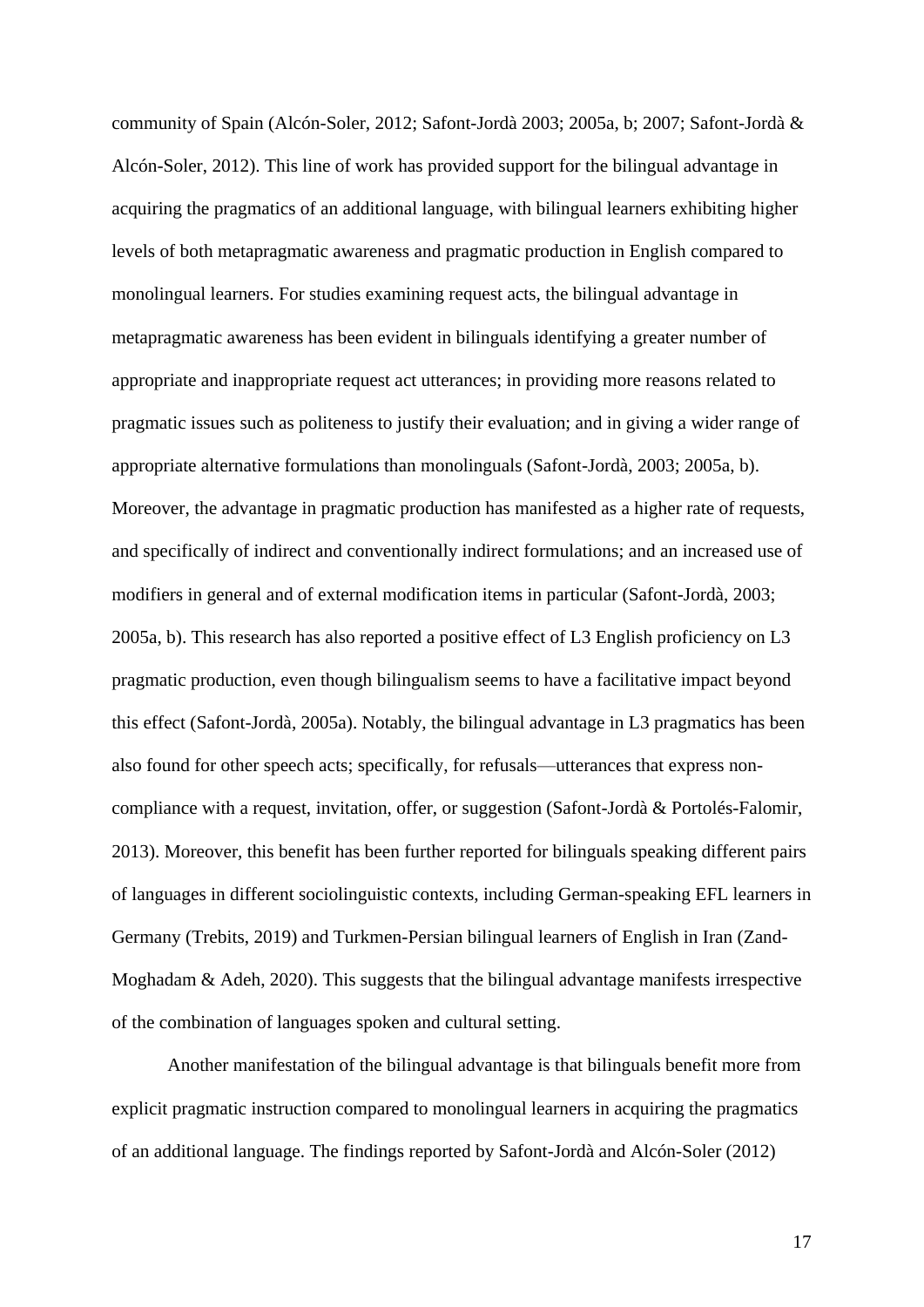exemplify this; specifically, even though all participants in this study—bilingual and monolingual learners—benefitted from explicit pragmatic training in the additional language, bilinguals displayed a more marked increase in the amount and range of modification devices in L3 request act performance after instruction. Furthermore, there is evidence that this advantage in explicit instruction is linked to degree of bilingualism: Productive bilinguals who were exposed to and regularly used two languages in daily life—have shown greater improvement in metapragmatic awareness after explicit teaching than receptive bilinguals who did not regularly use two languages, even though they had knowledge of a second language (Alcón-Soler, 2012; Safont-Jordà & Portolés-Falomir, 2013). Indeed, the bilingual advantage in L3 pragmatics may be linked to more nuanced aspects of the bilingual experience. Metapragmatic awareness in the additional language, for instance, has been also positively associated with a higher degree of multilingualism and frequency of codeswitching in the other languages (Trebits, 2019).

Some work, however, has failed to detect this bilingual advantage. Rahimi Domakani and colleagues (2013), for example, reported no association between bilingualism and pragmatics in the additional language in a study conducted in the context of Iran. Yet the authors point to features of this particular sociolinguistic setting that may explain the null effect; specifically, the Iranian context can be considered a case of subtractive bilingualism, whereby the dominant language is promoted at the expense of minority languages, therefore reducing the chances of bilinguals attaining adequate proficiency in all their languages. This explanation aligns with previous results indicating that a higher degree of multilingualism in the other languages is linked to higher L3 pragmatic performance (Trebits, 2019) and, more importantly, with the advantage of productive bilinguals in the Valencian community, where the minority L1 is part of the educational process, thus potentially leading to balanced bilingualism (e.g., Alcón-Soler, 2012; Safont-Jordà, 2005a, b; Safont-Jordà & Portolés-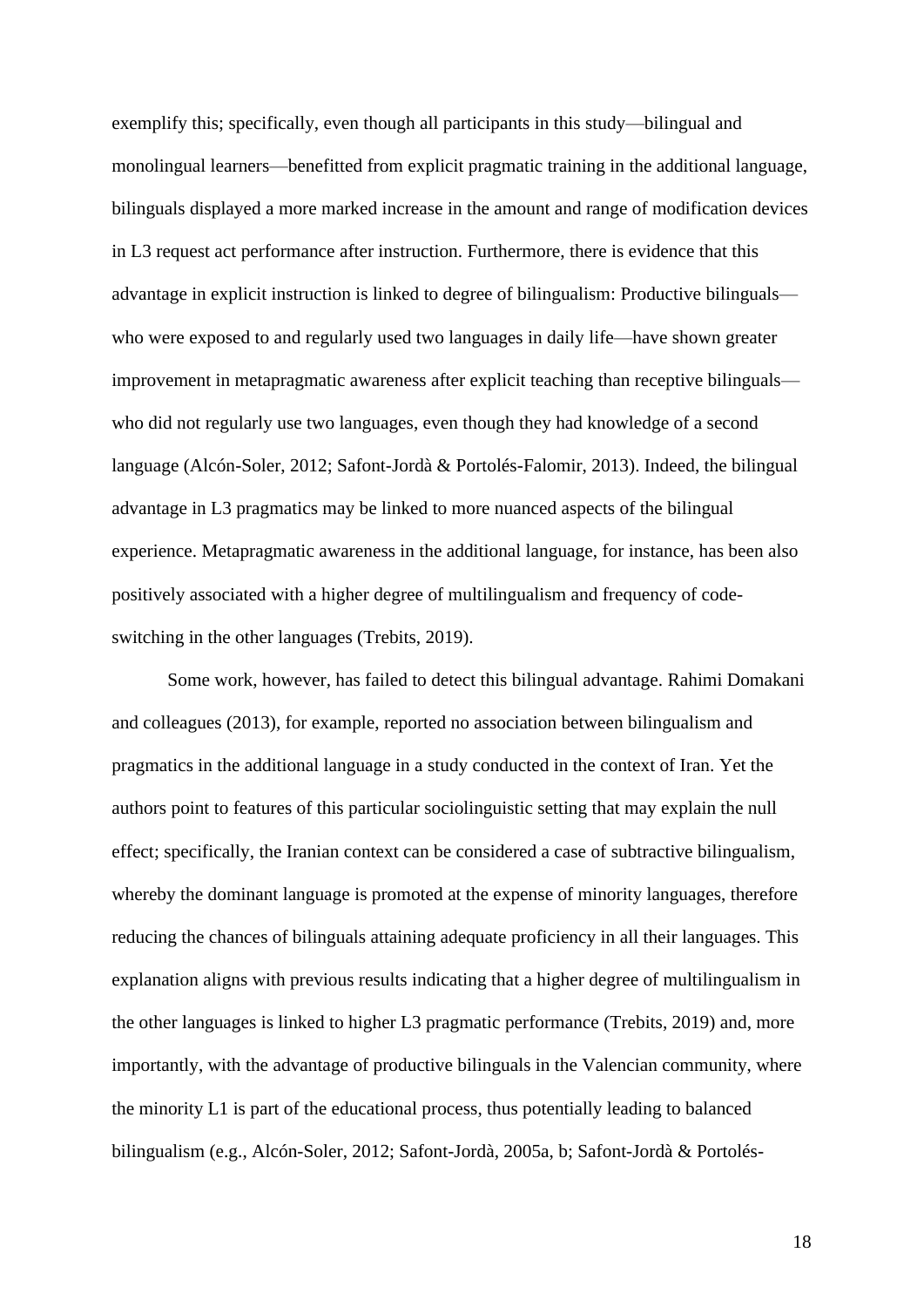Falomir, 2013). Such an explanation is also consistent with findings from the wider literature on the effect of bilingualism on additional language learning, which indicate that the bilingual advantage is mostly found in additive bilingual contexts—where both languages are valued and developed—but rarely surfaces in subtractive bilingual contexts (Cenoz, 2003).

In sum, the above findings show that—at least for speech acts—bilinguals display greater pragmatic ability in the L3 than monolingual learners do in the L2, in terms of both metapragmatic awareness and pragmatic production. There is also some evidence that bilinguals benefit more from explicit pragmatic instruction during the acquisition of pragmatics in an additional language (Safont-Jordà, 2005a). Crucially, the bilingual advantage has been found to persist beyond the effect of target language proficiency (Safont-Jordà, 2005a). However, the benefit seems to be constrained by the degree and possibly the context of bilingualism, since it has been more prominent in additive bilingual settings and among productive bilinguals (Alcón-Soler, 2012; Safont-Jordà, 2005a; Safont-Jordà & Portolés-Falomir, 2013; Trebits, 2019). Explanatory mechanisms that have been proposed to be responsible for the bilingual advantage in L3 pragmatic acquisition include bilinguals' past language-learning experience, and the skills and techniques developed from this experience; their enhanced metalinguistic awareness; their increased communication skills and sensitivity to contextual cues; and their advanced general cognitive skills, such as, for example, in executive functioning and information retention (Alcón-Soler, 2012; Trebits, 2019; Safont-Jordà, 2003).

#### **5.2 Target Language Effects and Crosslinguistic Influence**

Other research has examined speech acts in multilinguals through another perspective, focusing on topics such as the effect of target-language factors on pragmatic functioning in that language, crosslinguistic influence on speech act performance, and transfer effects on the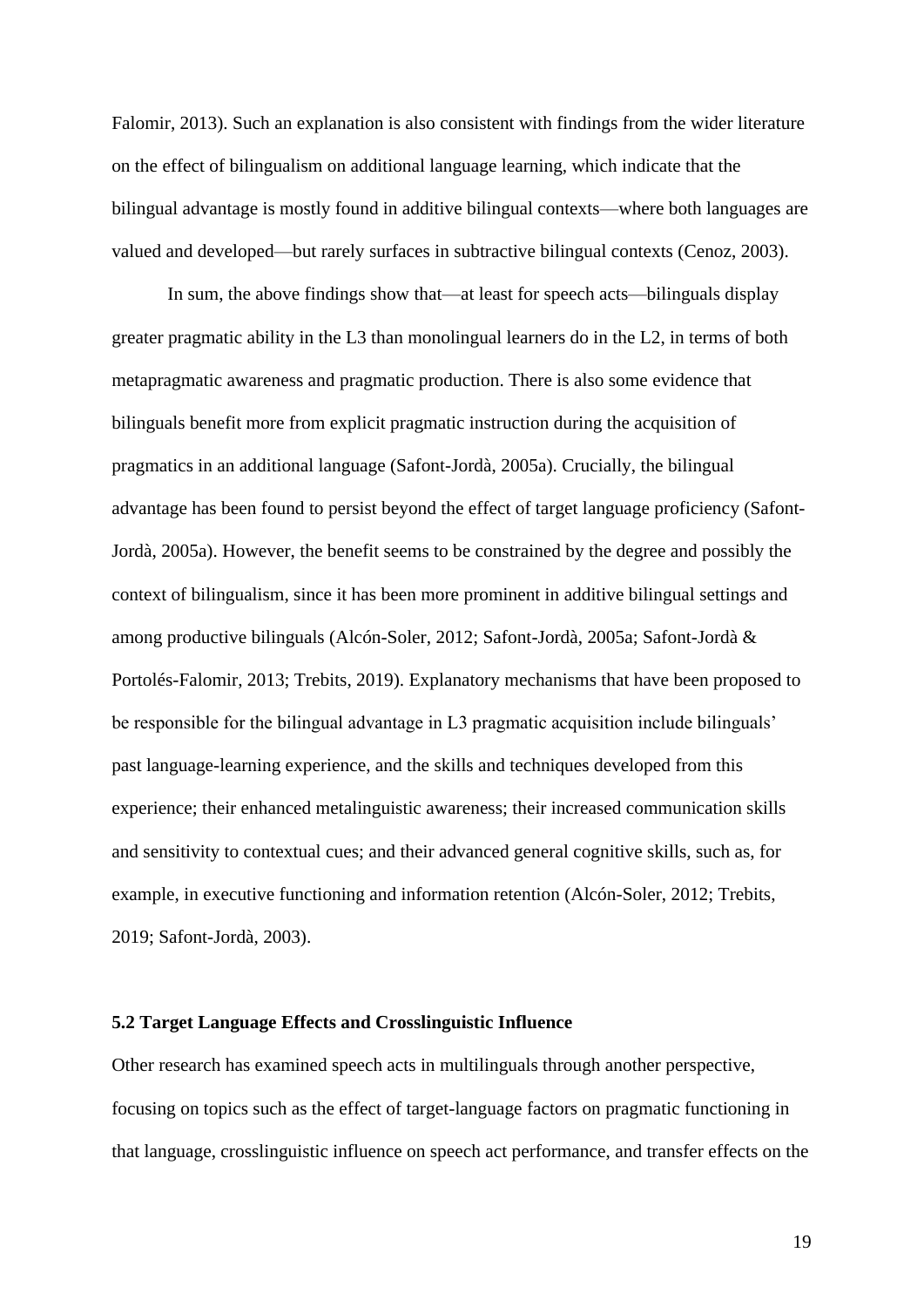L3. Existing research is limited but some evidence suggests that increased target language experience has a positive effect on speech act performance in that language. Moreover, this work has identified some complex patterns of transfer effects on the L2 and L3, yet no consistent pattern of crosslinguistic influence has emerged so far.

Stavans and Webman Shafran (2018) is one example of this body of research, with its interest on how additional-language pragmatic skills relate to variables such as order of acquisition (L2 or L3), proficiency, and daily experience with the target language, English. The authors found that trilinguals for whom English was their L2 had a higher preference for indirect requests than trilinguals with English as the L3, indicating a better ability to approximate native English. This group difference was possibly related to the higher proficiency and exposure to English characterizing the L2 group.

Another study by Webman Shafran (2019) examined the effect of the interlocutor's social status on English request production and how this effect might be altered by the presence of a different L1 in L1 Hebrew-L2 English and L1 Arabic-L3 English trilinguals. The authors reported that, for speech act strategy, there were L1 transfer effects, but these effects were similar for the two groups and were not modulated by the presence of a different L1; specifically, in contrast to the speech style of English native speakers, both groups exhibited sensitivity to social status through a preference for direct styles with interlocutors of lower status, and conventionally indirect styles for higher-status interlocutors. This was similar in the two groups despite the fact that Arabic is known to be more sensitive to status than Hebrew. However, different L1 transfer effects were visible in the use of the politeness marker *please*, as the L1 Arabic speakers used it more often toward speakers of higher status than the L1 Hebrew speakers did. This aligns with the sensitivity to authority that is more typical of Arabic culture. The fact that the two groups differed in their use of the marker *please* but not in English request strategies suggests that differences in the L1 may not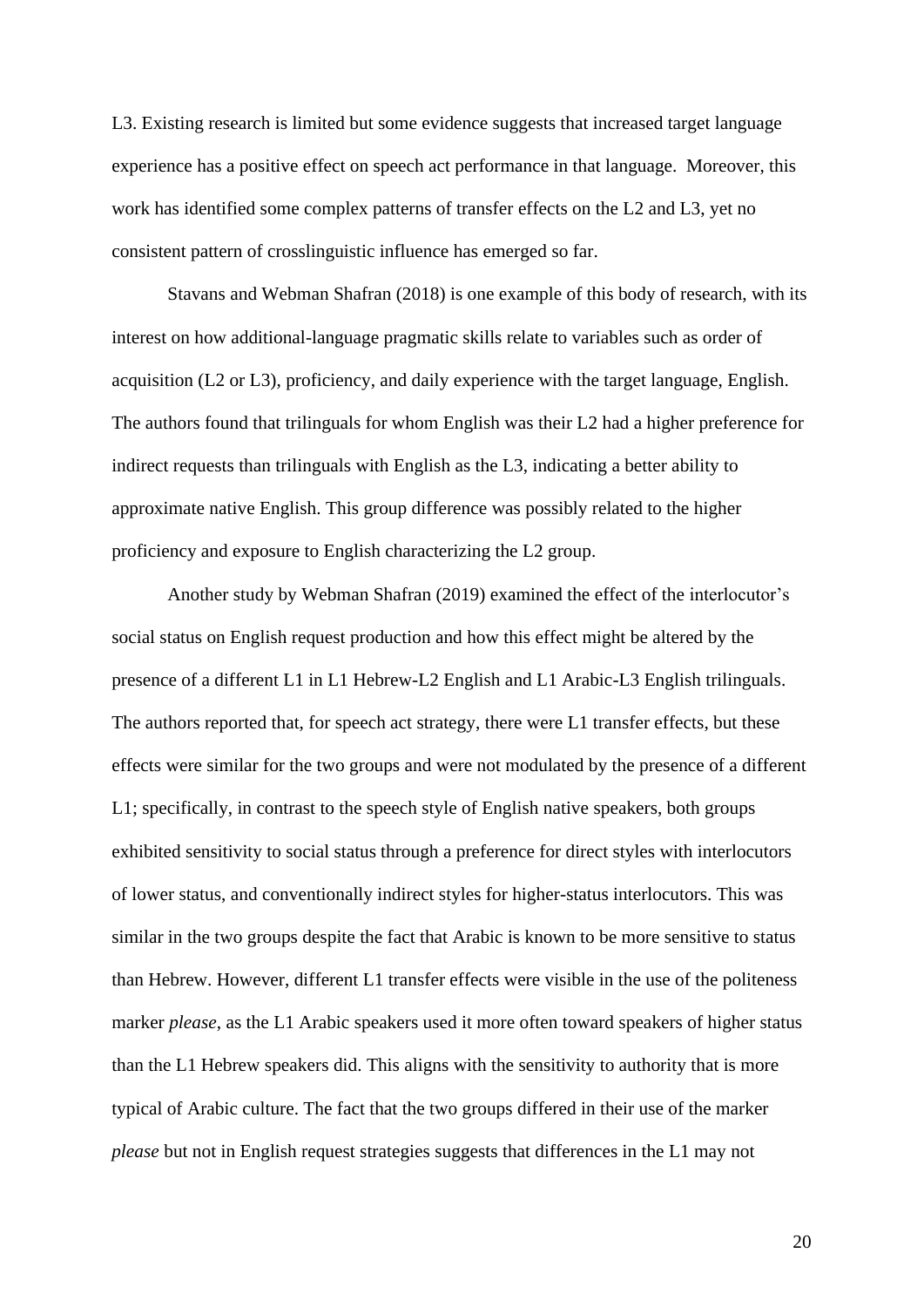equally and identically affect all speech act aspects in the additional language. The author distinguishes *please* from the more complex structures required for formulating different speech act strategies, and argues that the versatility and simplicity of this lexical politeness marker makes it more susceptible to L1 transfer effects.

Finally, other work has failed to identify robust transfer effects from previously acquired languages to L3 speech act performance; specifically, Koike and Palmiere (2011), looking at the production of requests and apologies, reported very few instances of pragmatic transfer from the L1 or L2 on L3 speech act performance, and little evidence that transfer effects consistently occurred from the L1 or the language more similar to the target L3.

Overall, there is some evidence that request act performance in multilinguals is positively affected by more experience in the target language. Moreover, the present literature illustrates the complexities of transfer effects in multilingual speech act formulations. Currently, the few studies on this topic provide inconsistent evidence for crosslinguistic influence and the factors modulating transfer effects in multilinguals. However, these studies set a precedent for more detailed considerations of crosslinguistic influence in speech acts in multilinguals, as well as the cultures and languages involved. Such nuanced investigations are important because transfer effects are likely to vary between different multilingual groups and may also interact with syntactic and lexical factors related to the possible speech act formulations themselves (e.g., Webman Shafran, 2019).

## **5.3 Speech Act Performance from a Multilingual Perspective**

The research reviewed so far has typically targeted pragmatic performance in only one of the multilinguals' languages. Other researchers, however, have advocated for investigations of multilingual language acquisition and linguistic behavior, which are more holistic and independent from direct comparisons to monolinguals or native speakers. Such approaches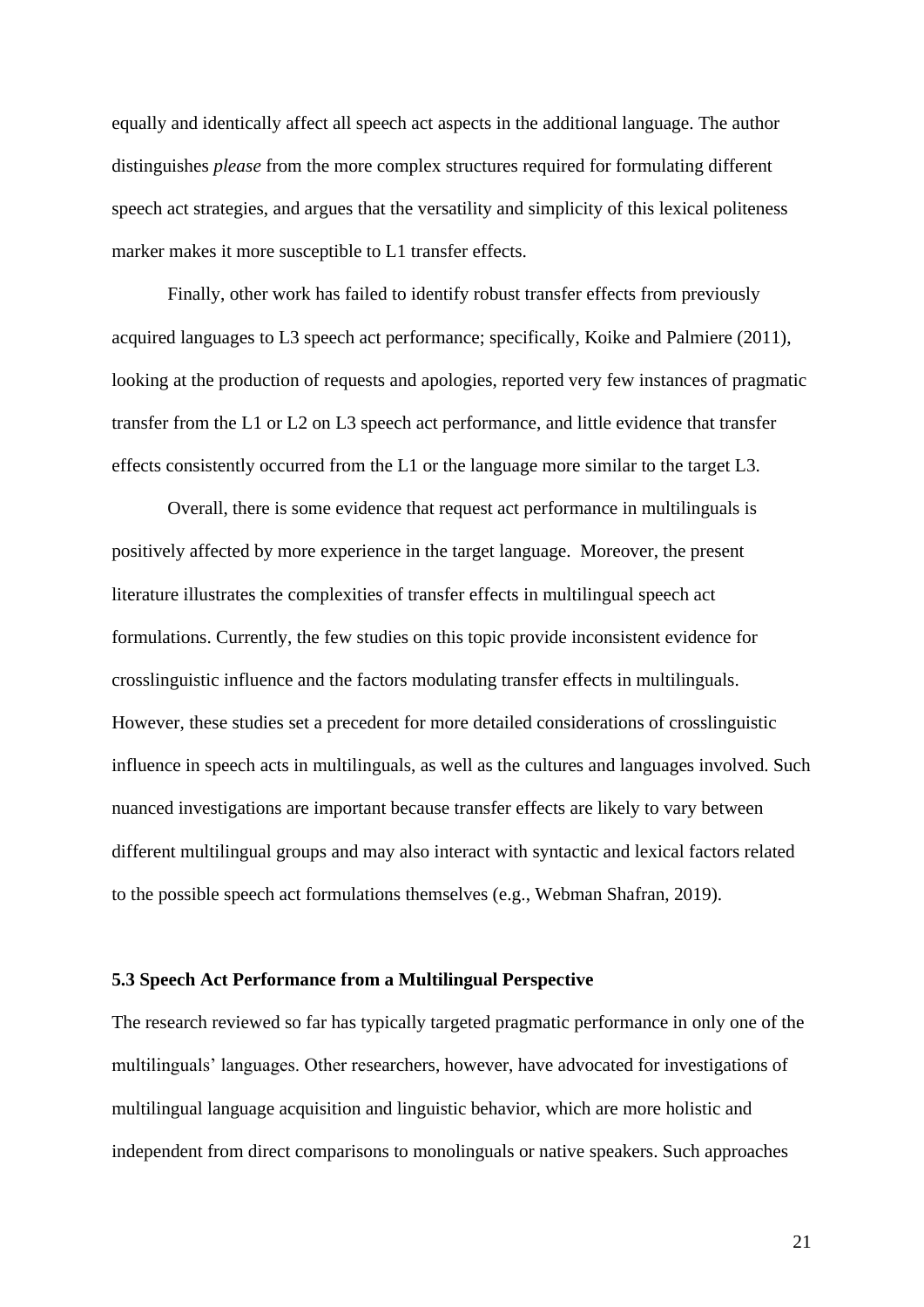consider all languages known by a speaker, in addition to their interactions, thereby treating multilinguals as a population in their own right, with unique competences, particular characteristics and complexities (Cenoz, 2013; Cenoz & Gorter, 2019; Safont-Jordà, 2013a; 2017).

This nuanced outlook on multilingualism has been also applied to investigations of pragmatic development in multilingual children. In a notable series of such studies, Safont-Jordà (2011; 2012; 2013b) showed that speech act development in sequential multilingualism bore considerable similarities to native-language development, and—most importantly—was marked by characteristics unique to multilingual pragmatic development, as well as early pragmatic differentiation of the acquired languages. These studies centered around the development of request acts in a pre-literate child, Pau, up to the age of 5;6 and throughout his sequential acquisition of L1 Catalan, L2 Spanish, and L3 English.

There were two main changes in Pau's request styles between the ages of 2;6–3;6. Firstly, Pau showed an increasing shift toward indirect request styles in all three languages, which aligned with his improved command of the syntactic complexities required for such formulations in all of his languages. Secondly, his use of modification items in Catalan and Spanish exhibited a U-shaped change, in that mitigation devices decreased at age 2;8-3 and then increased after age 3;4 (see e.g., Liu & Kager, 2017; Marcus et al., 1992, for similar Ushape patterns in bilingual and monolingual language development, respectively). These changes—the decrease in modification items and the increase in conventionally indirect requests in Spanish and Catalan—largely coincided with the introduction of the L3 English. Safont-Jordà (2011) argued that these changing patterns in Pau's pragmatic production in his L1 Spanish and L2 Catalan indicate that the inclusion of L3 English affected the child's pragmatic performance in the L1 and L2. More specifically, Safont-Jordà (2011) attributed the increasing rate of conventionally indirect requests to the fact that the newly introduced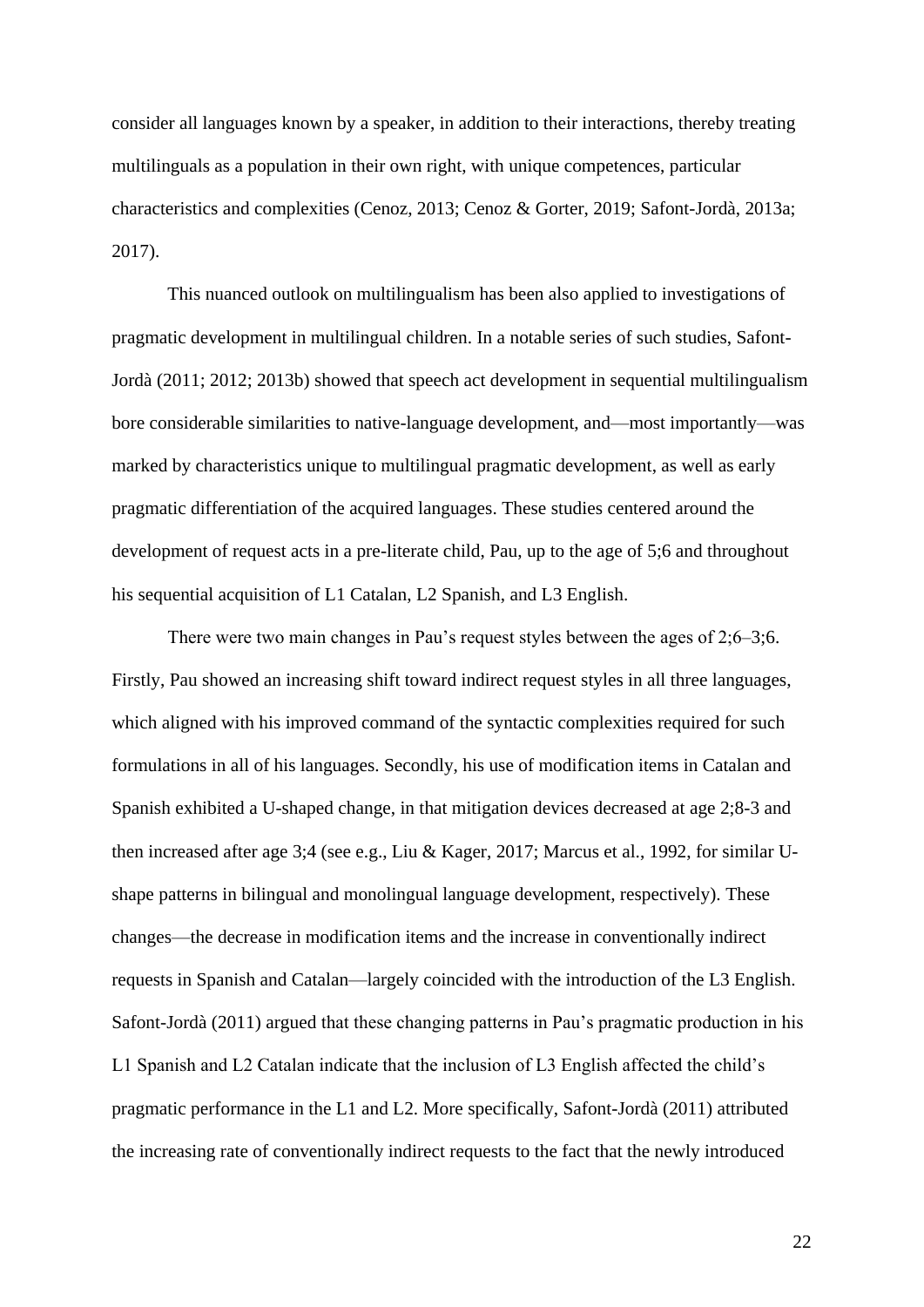English language is generally described as negative politeness oriented. This means that requests in English are considered more face-threatening acts and, hence, require the use of modification items and indirect strategies to mitigate their force. Spanish and Catalan, in contrast, are positive-politeness, more direct languages.

Additionally, there was evidence that Pau modified his requests in English from the very beginning, using a variety of mitigation devices. This contrasts to past research with monolingual children and L2 learners of English, which suggests that modification items appear relatively late in acquisition. Finally, Safont-Jordà (2012) reported that the types of external modification devices used were more similar and correlated in the child's L1 and L2 than with his L3. According to Safont-Jordà (2012), this indicates that the child started differentiating his languages based on politeness orientation.

With time, Pau's languages showed increasing pragmatic differentiation. After the age of 4;3, Pau adopted request styles that were consistent with the politeness orientation of each language, namely a preference for conventionally indirect over direct requests in English, but with the opposite pattern in Spanish and Catalan (Safont-Jordà, 2012). Moreover, the child used indirect strategies in all three languages, a finding that research with monolingual children generally documented at a later age. There was also a more complex pattern of differences between the two types of languages with regards to indirect strategies, but, generally, results pointed to a greater amount of indirect strategy use in English compared to the other languages.

Pau's case study illustrates successful pragmatic differentiation in a sequential trilingual child. For the L3, this manifested early on but was increasingly evident with time. Moreover, the example of Pau demonstrates how the interaction between the pragmatic systems acquired by a multilingual child may lead to qualitative differences in the path and pace of multilingual compared to monolingual and bilingual pragmatic development.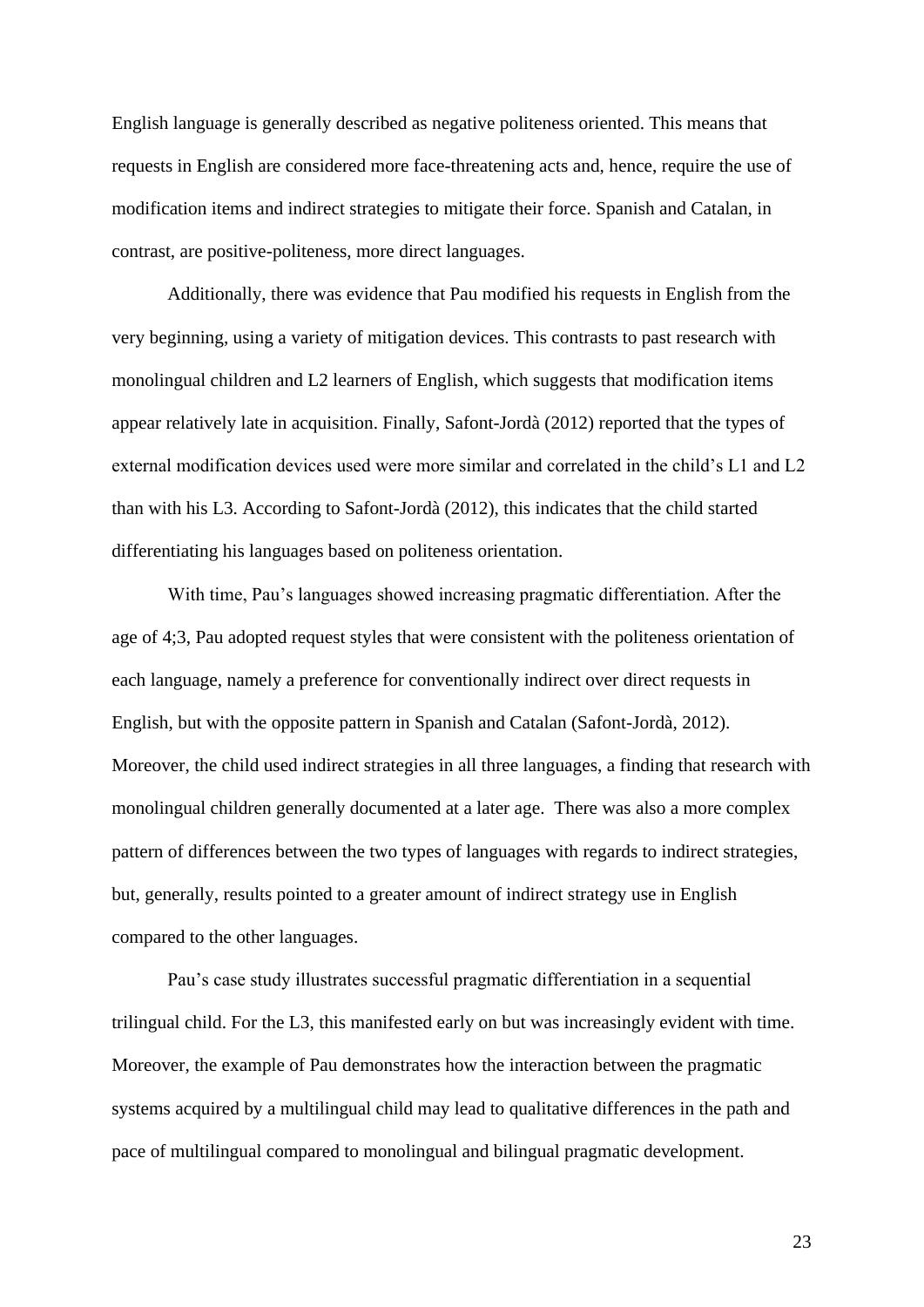Further evidence for multilingual children's early pragmatic competence comes from Portolés-Falomir's (2015) work on speech acts among sequential preschool- and school-aged trilingual children. As seen through their judgements of the appropriateness of request act formulations, these trilingual children showed a relatively high degree of pragmatic awareness in all three languages. This was particularly noteworthy for English, given that the children were beginner learners of the language as an L3 and their proficiency was limited. The author suggests that L3 metapragmatic awareness was promoted by the participants' bilingual background. Furthermore, the study concluded that children who were mainly instructed in the minority language—Catalan—at school, showed more positive attitudes to and higher pragmatic awareness in English compared to pupils of Spanish-based schools. Portolés-Falomir (2015), in line with Alcón-Soler (2012), suggests that Catalan-based schooling results in productive and thereby balanced bilingualism—since Spanish is the dominant language outside school—which is highly beneficial for L3 acquisition.

To sum, studies that used a multilingual approach tend to confirm the findings from other studies that focused on only one language in multilinguals, but also add some novel insights. The introduction of an L3 in Pau's linguistic repertoire affected his pragmatic performance in his other languages (Safont-Jordà, 2011). This provides evidence for crosslinguistic influence in multilingual pragmatic development, but further shows that the influence can happen not only from the L1 or L2 to the L3, but also from the L3 to the other languages in young children. In addition, this line of work provides further evidence that increased target language proficiency is associated with better pragmatic performance in that language, whether this is an L1, L2 or L3 (Safont-Jordà, 2011; 2013b). However, this linear relation in the L1 or L2 might be affected by the inclusion of an L3. This is indicated in Pau's U-shape development of mitigation device use in his L1 and L2, which was possibly caused by the introduction of English in his input (Safont-Jordà, 2011).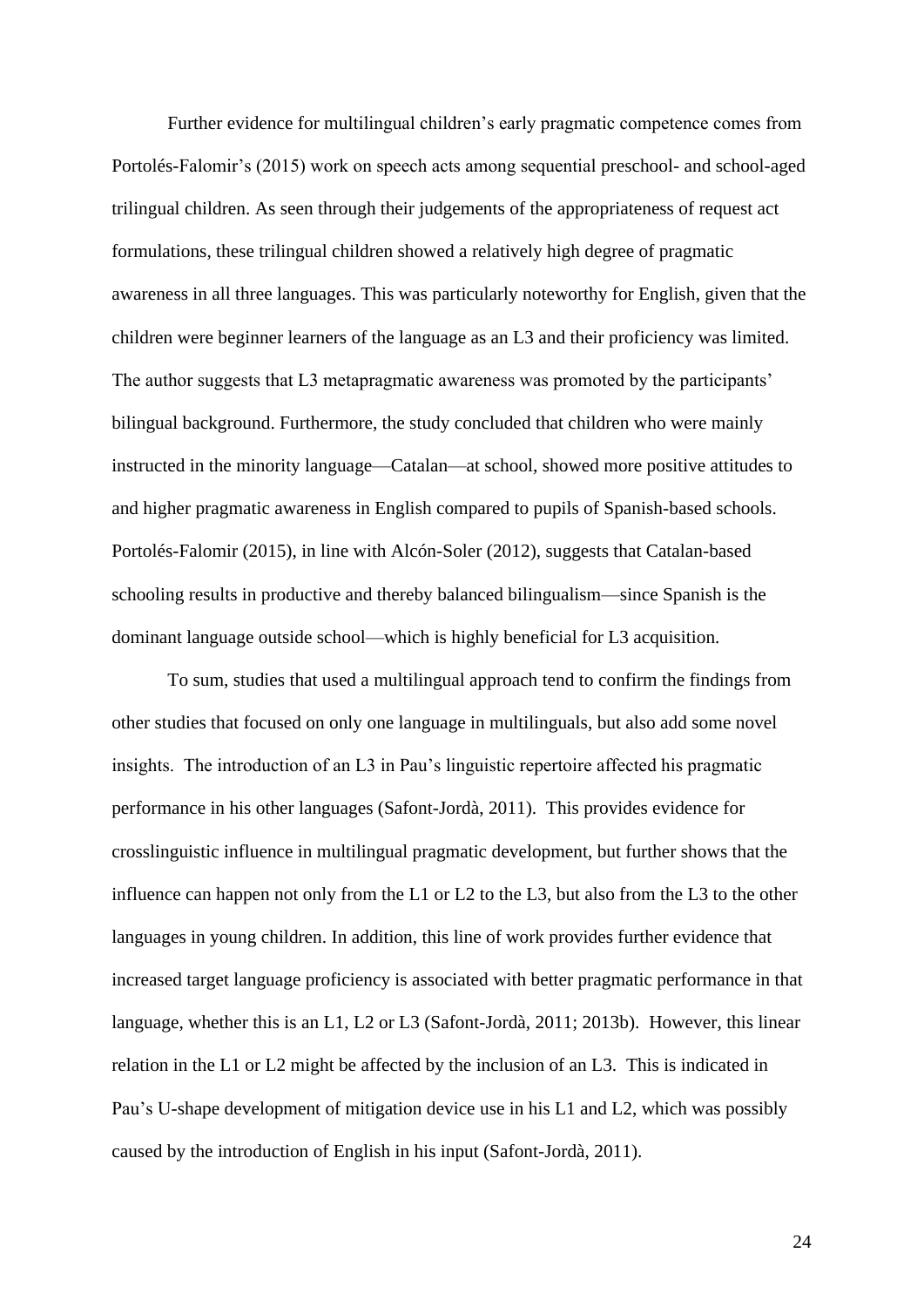Moreover, Pau, a sequential trilingual child, showed signs of pragmatically differentiating his L3 from the early moments of acquisition, consistent with the findings from simultaneous trilingual children (Quay, 2008; Montanari, 2009). Furthermore, the studies in this section reported indications of accelerated L3 pragmatic performance for bilinguals. This was evidenced, for instance, in Pau's early use of mitigation items in his L3 English (Safont-Jordà, 2011) and in the relatively high pragmatic awareness of beginner learners of L3 English in Portolés-Falomir (2015). Finally, this research further confirmed that an additive bilingual context and productive bilingualism have a positive effect on learning the pragmatics of an additional language (Portolés-Falomir, 2015).

## **6 Conclusions and Directions for Future Research**

This chapter provided an overview of research on pragmatic competence, processing, and acquisition in multilinguals. In this concluding section, we briefly summarize and synthesize the main findings from this literature, pointing, where appropriate, to the differences and similarities of multilingual relative to bilingual and monolingual pragmatic performance. We close this section by suggesting directions for future work.

Studies that examined pragmatic differentiation in simultaneous multilingual children have generally shown that these children, just as previously reported for simultaneous bilingual children, can differentially and appropriately use each of their languages in a context-sensitive manner, from around the age of two. Code-mixing is evident in multilingual children's language production, but this does not indicate a lack of pragmatic awareness. Rather, inappropriate language use might be caused by proficiency gaps in the contextually relevant language and is often pragmatically guided (Montanari, 2008; Quay, 2008). For instance, multilingual children code-mix more when the communicative environment provides them with cues that such linguistic behavior is an acceptable and effective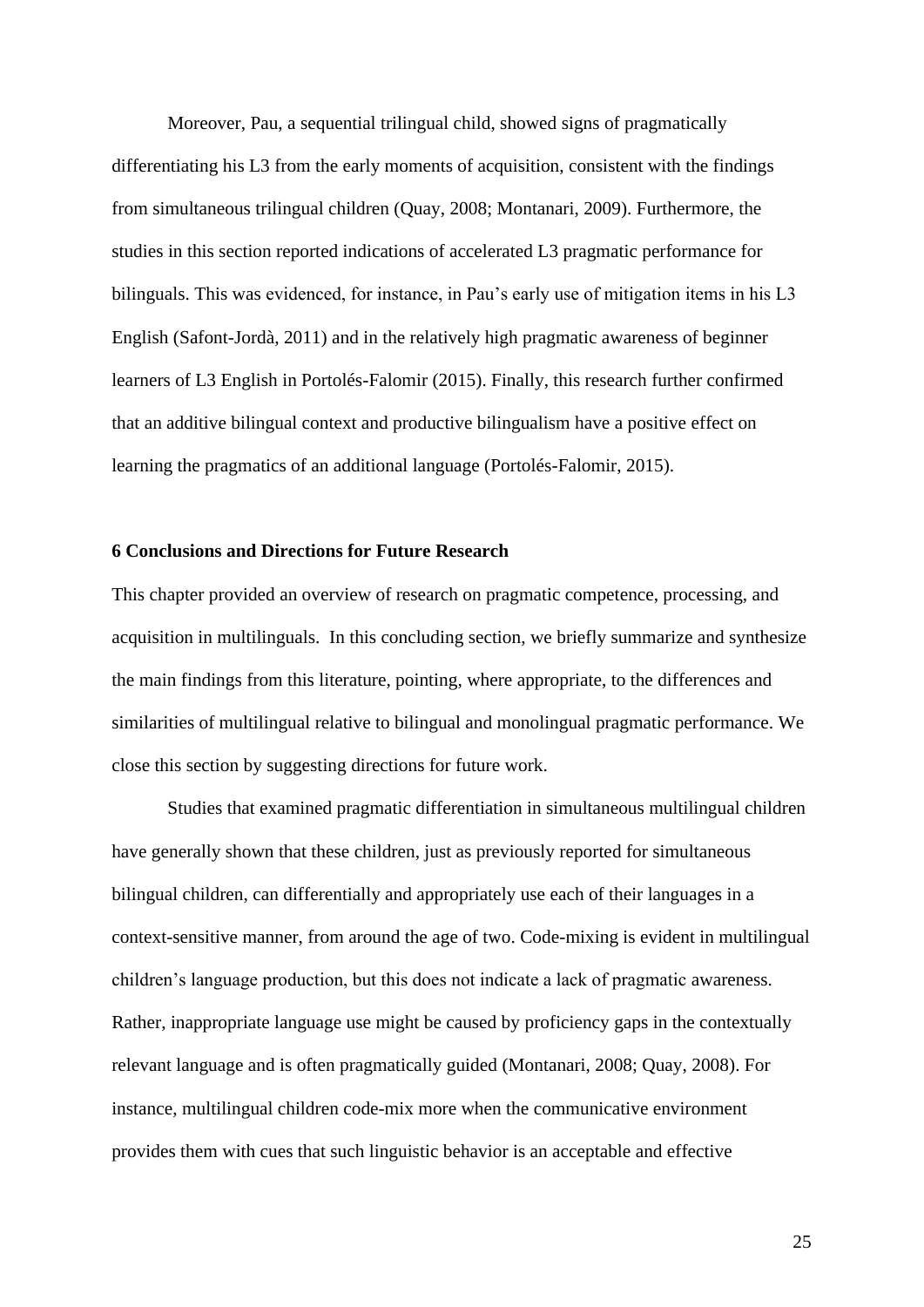communicative strategy, such as when their interlocutors are accepting of their code-mixing and/or are multilinguals. Moreover, some evidence from speech acts suggests that sequential multilingual children exhibit similar pragmatic differentiation, in that they can differentiate and appropriately use their L3 pragmatic system from the early moments of L3 learning (Safont-Jordà, 2011).

The evidence from research on implicature reveals that multilinguals exhibit pragmatic interpretation skills comparable to monolinguals, at least in one of their languages (Antoniou & Katsos, 2017; Antoniou, 2022). However, this work further indicates that degree of multilingualism, measured continuously through L2 proficiency, positively affects general use of sarcastic irony across languages and L1 irony understanding (Tiv et al., 2019; 2021). This evidence does not necessarily demonstrate a multilingual pragmatic advantage compared to monolinguals, but does show that additional factors are at play during multilingual pragmatic processing compared to monolinguals. Moreover, the work on implicature, but also studies on speech acts, have further shown that, like what has been found with bilinguals, pragmatic skills in the target language (L1, L2 or L3) are positively influenced by increasing target language proficiency (e.g., Safont-Jordà, 2005a; Stavans & Webman Shafran, 2018). However, this linear association for the L1 and L2 might be disrupted with the introduction of an L3 in young children (Safont-Jordà, 2011).

Studies that have examined speech acts from the perspective of crosslinguistic influence have provided some evidence that the L1 can affect L2 and L3 speech act performance through the transfer of socio-pragmatic elements from the L1 to the L2 and L3, though the evidence is mixed (Koike & Palmiere, 201; Webman Shafran, 2019). Furthermore, this crosslinguistic influence is not unidirectional, but can also occur from the L3 to the L1 and L2 as Pau's case study illustrates (Safont-Jordà, 2011). Moreover, the literature on speech act performance has shown that bilinguals, and especially productive or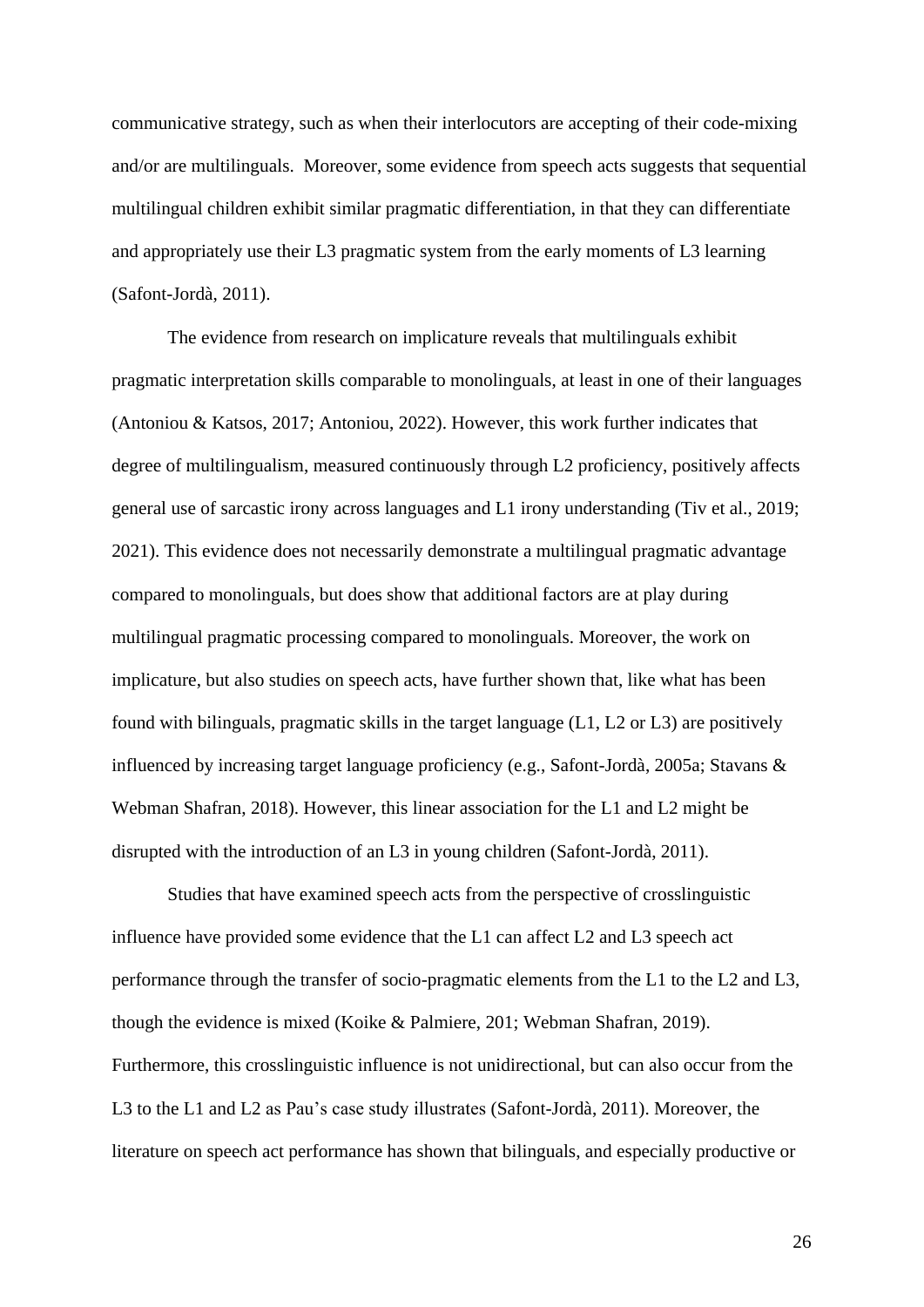balanced bilinguals, enjoy an advantage relative to monolinguals in learning the pragmatics of an additional language (e.g., Alcón-Soler, 2012; Safont-Jordà, 2005a; Trebits, 2019). Thus, this research identifies bilingualism as an experience that is uniquely relevant to multilingual pragmatic performance and acquisition. Finally, the research on speech acts indicates that explicit pragmatic instruction positively influences pragmatic acquisition in an additional language, even though bilinguals learning an L3 might benefit more than monolinguals learning an L2 (e.g., Alcón-Soler, 2012; Safont-Jordà, 2005a).

Clearly, the work conducted so far has contributed significantly towards a better understanding of multilingual pragmatic performance and development. However, various questions remain open and await further investigation. A first issue is methodological and relates to how the concepts of interest—multilingualism, specific multilingual experiences, and pragmatic performance—are measured. For instance, much of the reviewed research has focused on language proficiency as an attribute relevant to bilingual and multilingual pragmatics. This construct arguably involves multiple knowledge (e.g., morphosyntax, lexicon) and skill (e.g., listening, speaking) components (Hulstijn, 2010). However, language proficiency in the reviewed studies has been often evaluated through single assessments, such as vocabulary tests, that only partially reflect its multidimensional nature (e.g., Antoniou, 2022). Relatedly, the reported work has examined pragmatic performance by exclusively relying on behavioral measures, which only crudely reflect the end-product of pragmatic processing. Other psycho- and neurolinguistic tools, such as, for instance, eye tracking and Event-Related Potentials, have, to our knowledge, not been employed in this field. This is despite their past use in and the knowledge accumulated from monolingual studies (see Section 2), which could inform the work in this research area. Moreover, such methods have the potential to measure performance on a more fine-grained level of analysis and to examine multilingual effects on the stream of processing (e.g., Grey & Tagarelli, 2018). This may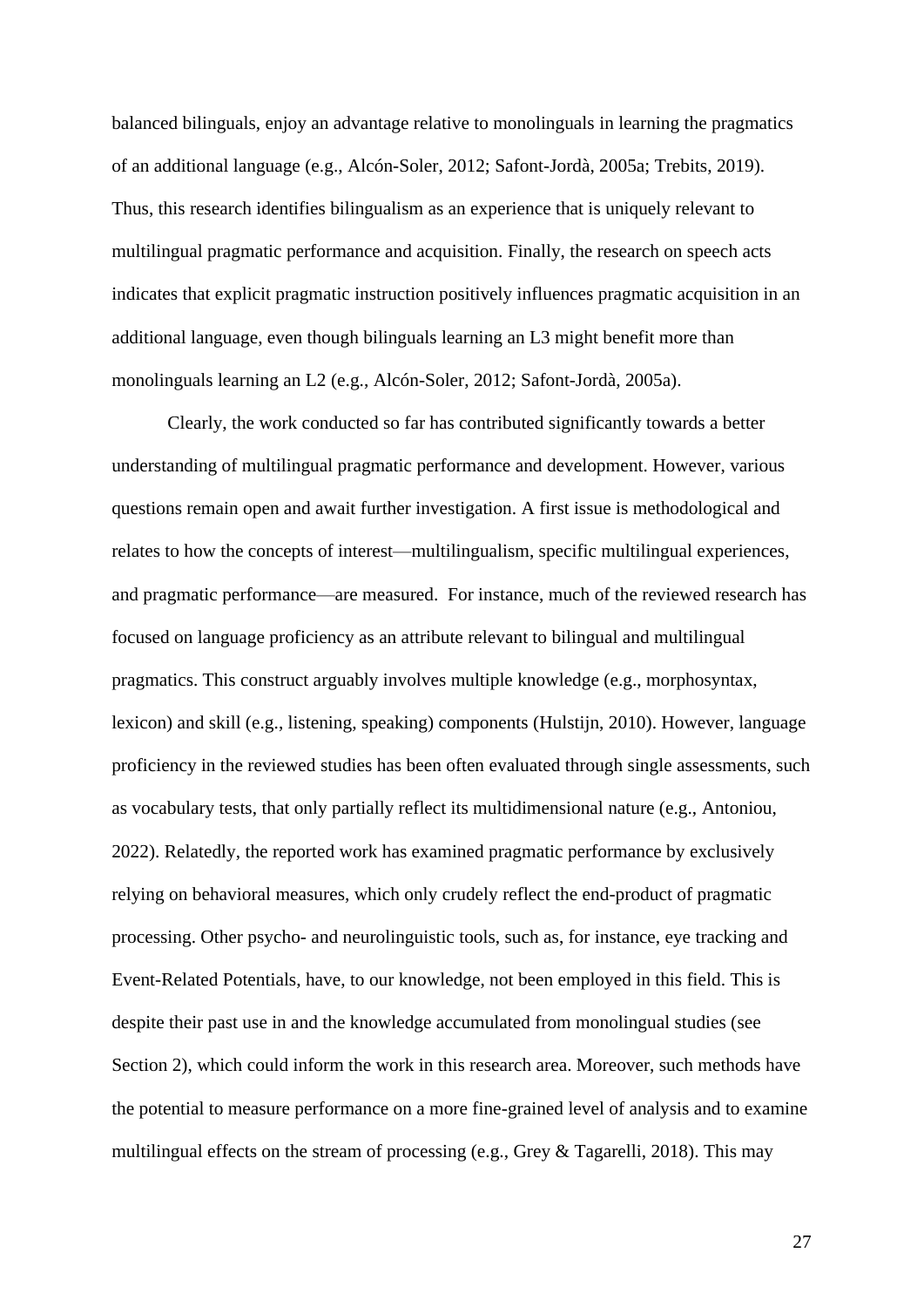reveal subtle multilingual effects that could not be detected in past research. Thus, future studies should examine the effect of multilingualism and multilingual experiences by using measures that account for the multicomponent nature of these constructs; and by taking advantage of other techniques from psycho- and neurolinguistics. This work may increase confidence in or revise past findings and conclusions but either way it will certainly enhance our understanding of multilingual pragmatics.

Second, research on the bilingual advantage in L3 pragmatic learning has exclusively focused on speech acts. Hence, it is important for future work to investigate whether this benefit generalizes to other pragmatic phenomena. Moreover, it is still unclear from this literature which factors are responsible for bilinguals' superior performance in L3 pragmatics. Possible explanations include the skills and strategies acquired from bilinguals' past language learning experience, and their enhanced metalinguistic awareness, executive control, and communicative sensitivity (e.g., Alcón-Soler, 2012; Safont-Jordà, 2003:59; 2005a; Trebits, 2019). Opinions on this matter have been so far speculative, with no direct empirical studies. Moreover, another issue is whether bilingualism merely accelerates the rate of pragmatic acquisition in an additional language, leading to an initial advantage over monolingual learners, which disappears with time or whether bilingualism affects the pragmatic system in a more permanent way.

Third, current research on crosslinguistic influence in multilingual pragmatic performance has offered inconsistent evidence about transfer effects and the factors involved in such influence (e.g., proficiency level, language similarity; Koike & Palmiere, 2011; Stavans & Webman Shafran, 2019). Future work using well-characterized multilingual groups, should more closely examine the conditions under and the direction in which multilinguals' languages influence each other in terms of pragmatics.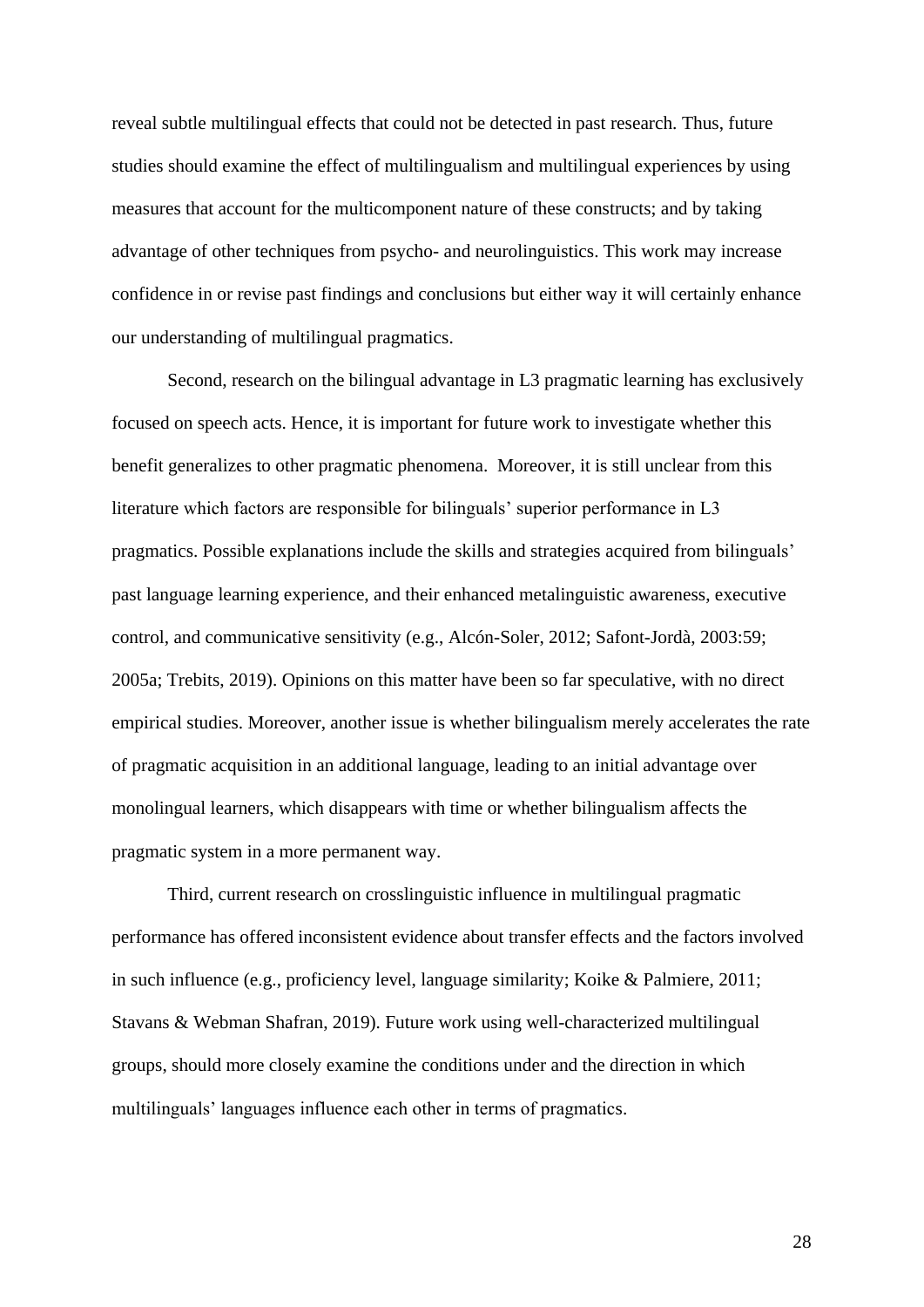Finally, it is necessary to investigate multilingual pragmatics by taking a holistic approach that examines not only one, but all languages spoken by multilinguals (Cenoz, 2013; Cenoz & Gorter, 2019; Safont-Jordà, 2013a; 2017). So far, this approach has been employed only in studies on speech acts (e.g., Portolés-Falomir, 2015; Safont-Jordà, 2011). Evidently, such a perspective, adopted in investigations of different pragmatic phenomena and with different multilingual groups, would reveal a clearer and more complete picture of multilingual pragmatic knowledge, processing, and acquisition.

#### **References**

- Adesope, O. O., Lavin, T., Thompson, T., & Ungerleider, C. (2010). A systematic review and meta-analysis of the cognitive correlates of bilingualism. *Review of Educational Research, 80*, 207–245.
- Alcón-Soler, E. (2012). Teachability and bilingualism effects on third language learners' pragmatic knowledge. *Intercultural Pragmatics, 9*, 511–541. <https://doi.org/10.1515/ip-2012-0028>
- Alcón-Soler, E., Safont-Jordà, M. P., & Martínez-Flor, A. (2005). Towards a typology of modifiers for the speech act of requesting: A socio-pragmatic approach. *RAEL, Revista Electrónica de Lingüística Aplicada, 4*, 1–35.
- Antoniou, K. (2019). Multilingual pragmatics: Implicature comprehension in adult L2 learners and multilingual children. In N. Taguchi (Ed.), *The Routledge Handbook of Pragmatics and Second Language Acquisition* (pp. 495–510). New York: Routledge.
- Antoniou, K. (2022). Multilingual and bi-dialectal irony processing. In *Proceedings of the Annual Meeting of the Cognitive Science, 44*(44).
- Antoniou, K., Cummins, C., & Katsos, N. (2016). Why only some adults reject underinformative utterances. *Journal of Pragmatics, 99*, 78–95.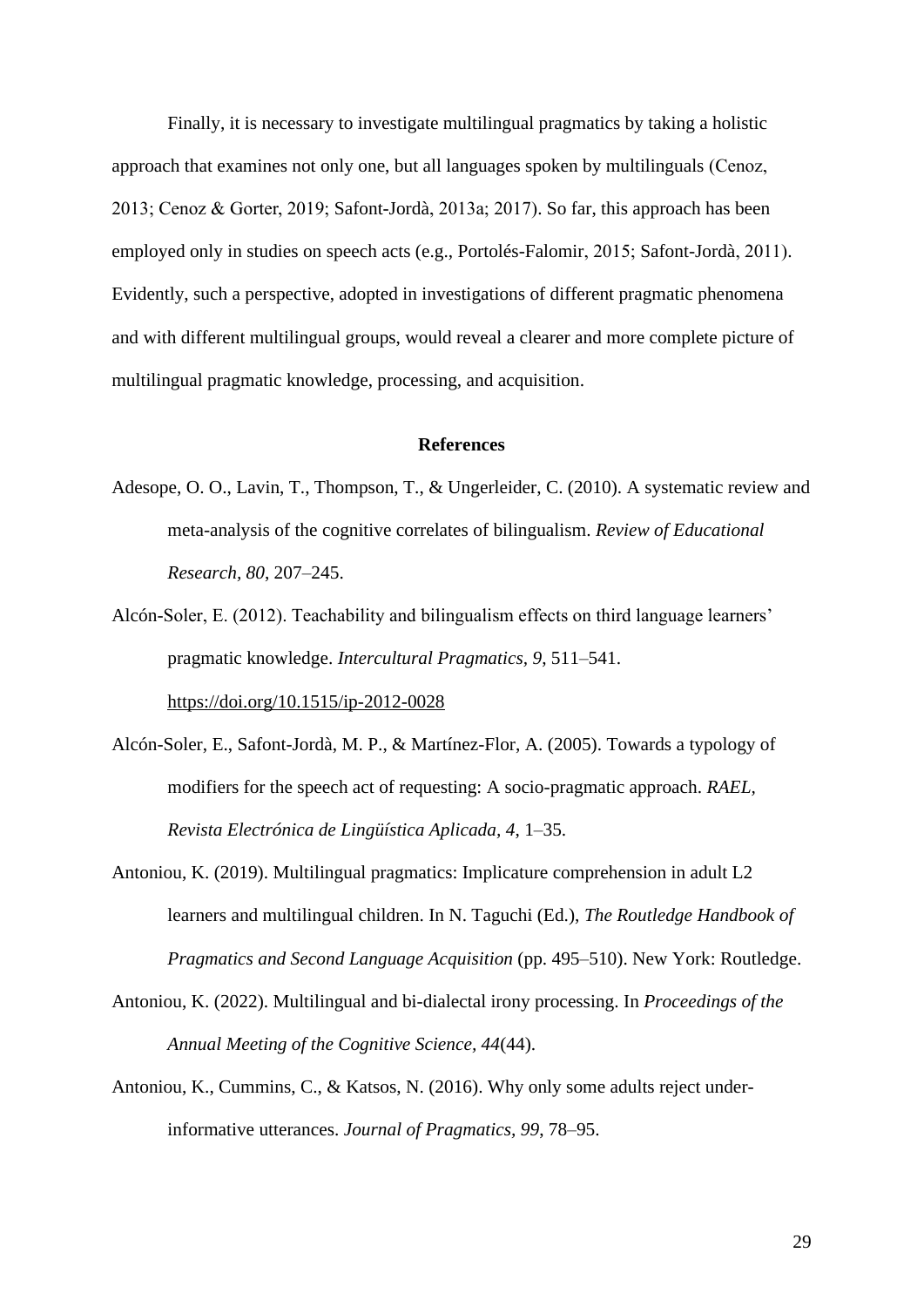- Antoniou, K., & Katsos, N. (2017). The effect of childhood multilingualism and bilectalism on implicature understanding. *Applied Psycholinguistics, 38*, 787–833. <https://doi.org/10.1017/S014271641600045X>
- Antoniou, K., & Milaki, E. (2021). Irony comprehension in bidialectal speakers. *The Modern Language Journal, 105*, 697-719.
- Antoniou, K., Veenstra, A., Kissine, M., & Katsos, N. (2020). How does childhood bilingualism and bi-dialectalism affect the interpretation and processing of pragmatic meanings?. *Bilingualism: Language and Cognition*, *23*, 186–203.

Austin, J. L. (1962). *How to do things with words*. Oxford: Oxford University Press.

- Bialystok, E. (2017). The bilingual adaptation: How minds accommodate experience. *Psychological bulletin, 143*, 233–262.
- Bialystok, E., Craik, F. I., Green, D. W., & Gollan, T. H. (2009). Bilingual minds. *Psychological science in the public interest, 10*, 89–129.
- Bott, L., & Noveck, I. A. (2004). Some utterances are underinformative: The onset and time course of scalar inferences. *Journal of memory and language, 51*, 437-457.
- Breheny, R. E. (2019). *Scalar Implicatures*. In N. Katsos & C. Cummins, (Eds.), *Handbook of Experimental Pragmatics* (pp. 39-62). Oxford University University Press.
- Breheny, R., Katsos, N., & Williams, J. (2006). Are generalised scalar implicatures generated by default? An on-line investigation into the role of context in generating pragmatic inferences. *Cognition, 100*, 434-463.
- Breheny, R., Ferguson, H. J., & Katsos, N. (2013). Taking the epistemic step: Toward a model of on-line access to conversational implicatures. *Cognition, 126, 423–440.*
- Brown, P., & Levinson, S. (1987). *Universals in language use: Politeness phenomena*. Cambridge University Press.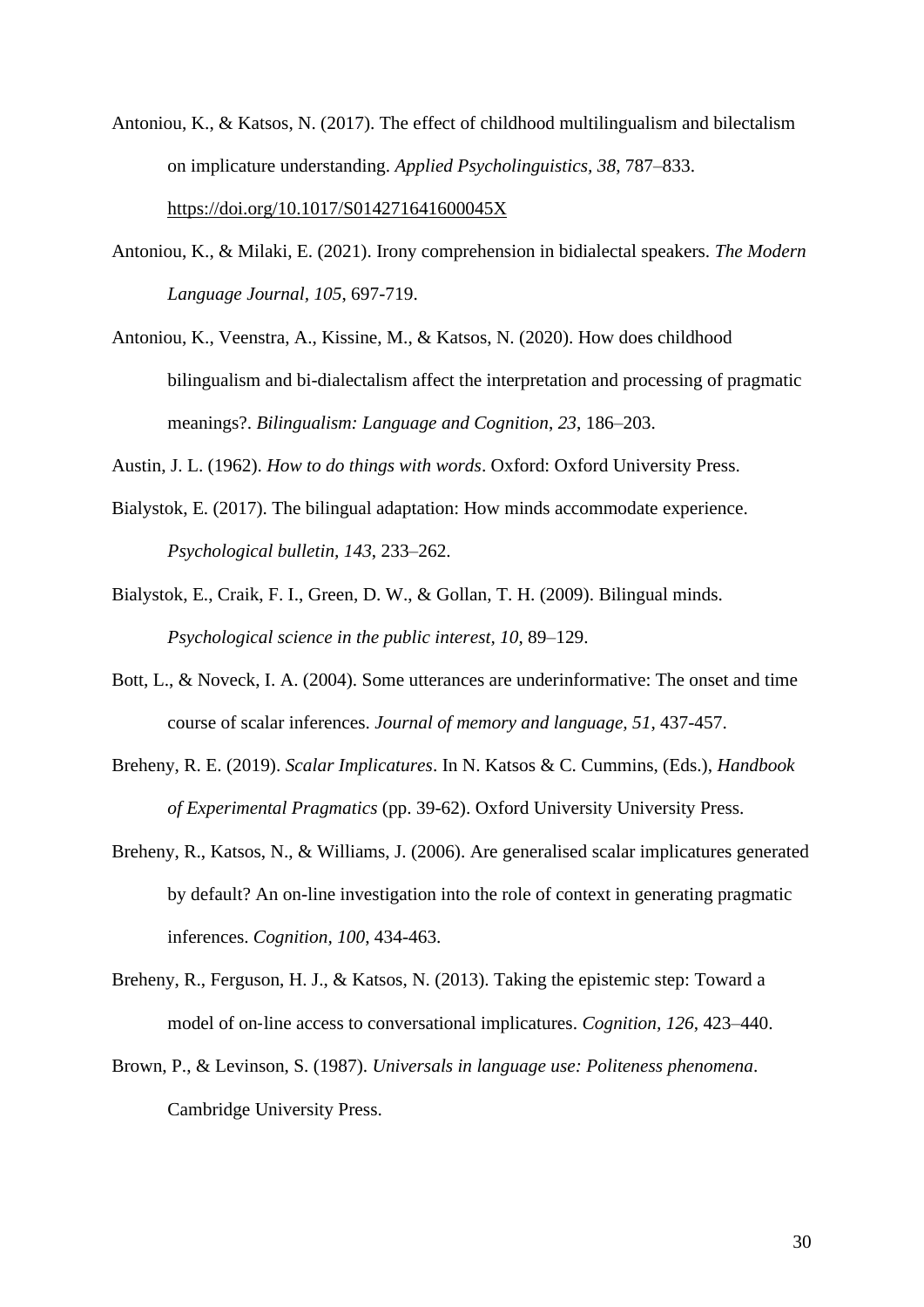- Cenoz, J. (2003). The additive effect of bilingualism on third language acquisition: A review. *International Journal of Bilingualism*, *7*, 71–87.
- Cenoz, J. (2008). The acquisition of pragmatic competence and multilingualism in foreign language contexts. In *Intercultural language use and language learning* (pp. 123– 140). Dordrecht: Springer.
- Cenoz, J. (2013). The influence of bilingualism on third language acquisition: Focus on multilingualism. *Language teaching*, *46*, 71.
- Cenoz, J. (2017). Bilingualism and multilingualism. In A. Barron, Y. Gu & G. Steen (Eds.), *The Routledge handbook of pragmatics* (pp. 139–150). Taylor & Francis.
- Cenoz, J., & Gorter, D. (2019). Multilingualism, translanguaging, and minority languages in SLA. *The Modern Language Journal*, *103*, 130–135.
- Cenoz, J., Hufeisen, B., & Jessner, U. (2001). *Cross-Linguistic Influence in Third Language Acquisition: Psycholinguistic Perspectives*. Multilingual Matters.
- Chiappe, D. L., & Chiappe, P. (2007). The role of working memory in metaphor production and comprehension. *Journal of Memory and Language, 56*, 172–188.
- Comeau, L., Genesee, F., & Lapaquette, L. (2003). The modeling hypothesis and child bilingual codemixing. *International Journal of Bilingualism, 7*, 113–126.
- de Houwer, A., & Ortega, L. (2018). *The Cambridge handbook of bilingualism*. Cambridge University Press.
- de Neys, W., & Schaeken, W. (2007). When people are more logical under cognitive load: Dual task impact on scalar implicature. *Experimental Psychology, 54*, 128–133.
- Fairchild, S., & Papafragou, A. (2021). The Role of Executive Function and Theory of Mind in Pragmatic Computations. *Cognitive Science, 45*, e12938.
- Fan, S. P., Liberman, Z., Keysar, B., & Kinzler, K. D. (2015). The exposure advantage: Early exposure to a multilingual environment promotes effective communication.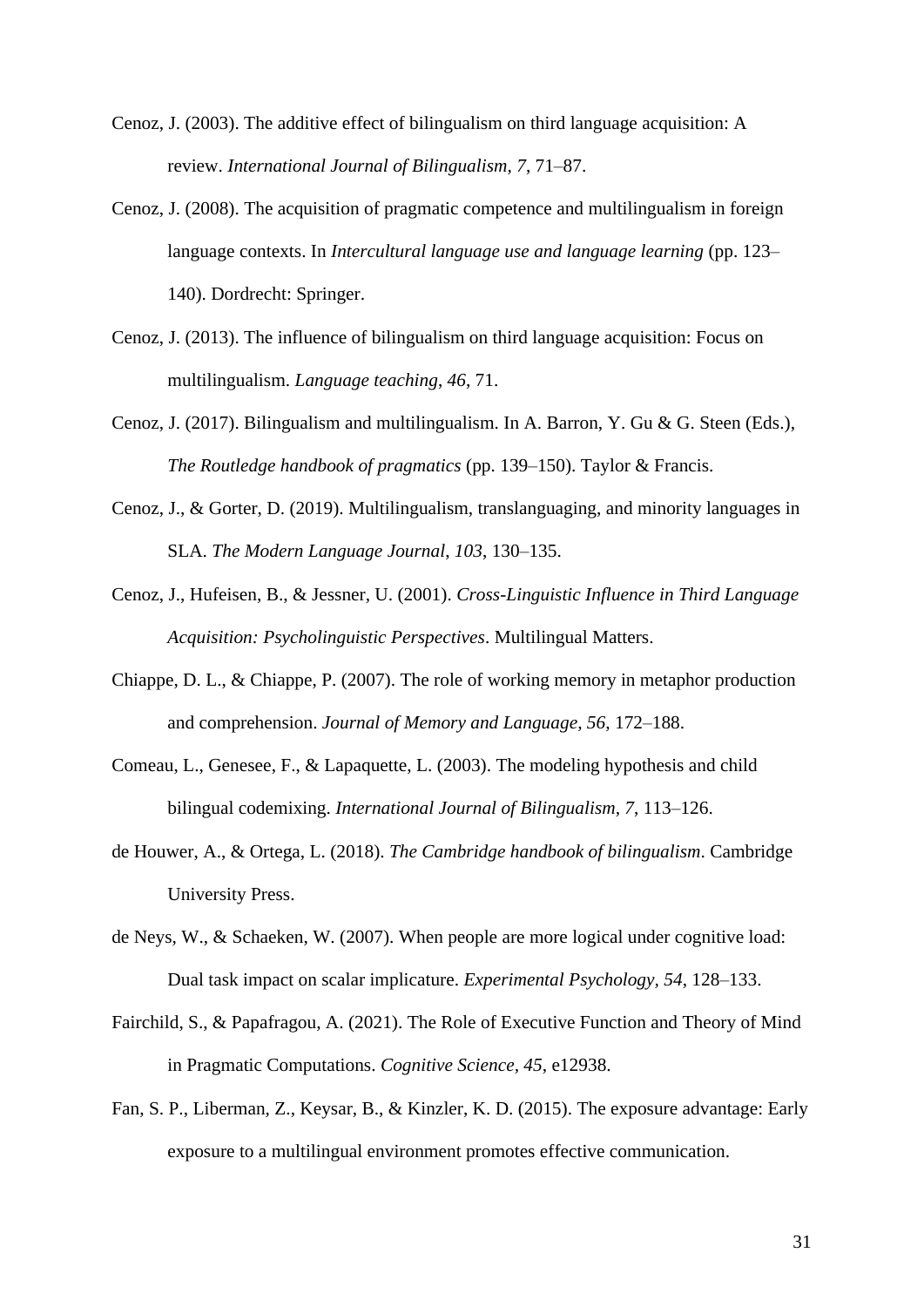*Psychological science, 26*, 1090-1097.

- Filippova E (2014) Irony production and understanding. In D Matthews (ed.), *Pragmatic Development in First Language Acquisition* (pp. 261–278). Amsterdam/Philadelphia: John Benjamins.
- Genesee, F., & Nicoladis, E. (2007). Bilingual first language acquisition. In E. Hoff & M. Shatz (Eds.), *Handbook of Language Development* (pp. 324–342). Malden, MA: Blackwell Publishing.
- Genesee, F., Nicoladis, E., & Paradis, J. (1995). Language differentiation in early bilingual development. *Journal of child language, 22*, 611–631.
- Genesee, F., Tucker, G. R., & Lambert, W. E. (1975). Communication skills of bilingual children. *Child development*, 1010–1014.
- Gibbs, R. W., & Colston, H. L. (2012). *Interpreting figurative meaning*. New York: Cambridge University Press.
- Grey, S. & Tagarelli, K.M. (2018). *Psycholinguistic Methods*. In A. Phakiti, P. De Costa, L. Plonsk, S. Starfield (Eds.), *The Palgrave Handbook of Applied Linguistics Research Methodology* (pp. 287-312). London: Palgrave Macmillan.
- Grodner, D., Klein, N., Carbary, K., & Tanenhaus, M. (2010). "Some," and possibly all, scalar inferences are not delayed: Evidence for immediate pragmatic enrichment. *Cognition, 116*, 42
- Grosjean, F., & Li, P. (2013). *The Psycholinguistics of Bilingualism*. New York: Wiley-Blackwell.
- Grice, H. P. (1989). *Studies in the Way of Words*. Cambridge, MA: Harvard University Press.
- Huang, Y., & Snedeker, J. (2009). Online interpretation of scalar quantifiers: Insight into the semantics-pragmatics interface. *Cognitive Psychology*, 58, 376–415.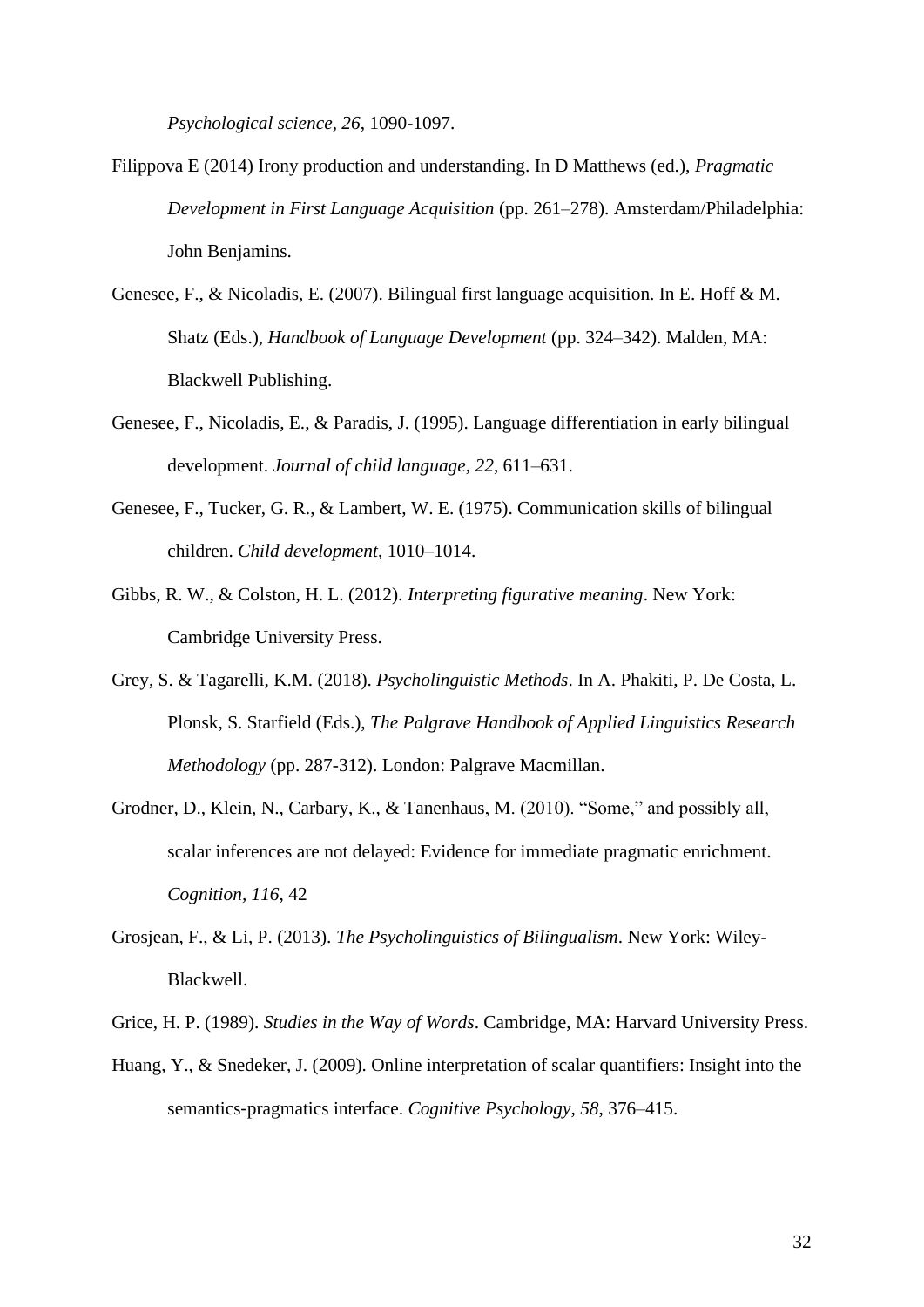- Hulstijn, J. H. (2010). Measuring second language proficiency. In E. Blom & S. Unsworth (Eds.), *Experimental methods in language acquisition research*, (pp. 185-199). Amsterdam/Philadelphia: John Benjamins.
- Kecskes, I. (2015). How does pragmatic competence develop in bilinguals?. *International Journal of Multilingualism 12*, 419–434.
- Koike, D. A., & Palmiere, D. T. (2011). First and second language pragmatics in third language oral and written modalities. *Foreign language annals*, *44*, 80–104.
- Liu, L., & Kager, R. (2017). Perception of tones by bilingual infants learning non-tone languages. *Bilingualism: Language and Cognition, 20*, 561–575.
- Marcus, G. F., Pinker, S., Ullman, M., Hollander, M., Rosen, T. J., Xu, F., & Clahsen, H. (1992). Overregularization in language acquisition. *Monographs of the Society for Research in Child Development, 57*, 228.
- Marty, P. P., & Chemla, E. (2013). Scalar implicatures: Working memory and a comparison with only. *Frontiers in Psychology, 4*, 403.
- Matthews, D., Biney, H., & Abbot-Smith, K. (2018). Individual differences in children's pragmatic ability: A review of associations with formal language, social cognition, and executive functions. *Language Learning and Development, 14*, 186-223.
- Montanari, S. (2008). Pragmatic differentiation in early trilingual development. *Journal of Child Language, 36*, 597–627.
- Politzer-Ahles, S. (2020). What can electrophysiology tell us about the cognitive processing of scalar implicatures?. *Language and Linguistics Compass, 14*, 1-22.
- Portolés-Falomir, L. (2015). *Multilingualism and Very Young Learners*. Berlin, Boston: De Gruyter Mouton.
- Quay, S. (2008). Dinner conversations with a trilingual two-year-old: Language socialization in a multilingual context. *First Language, 28*, 5–33.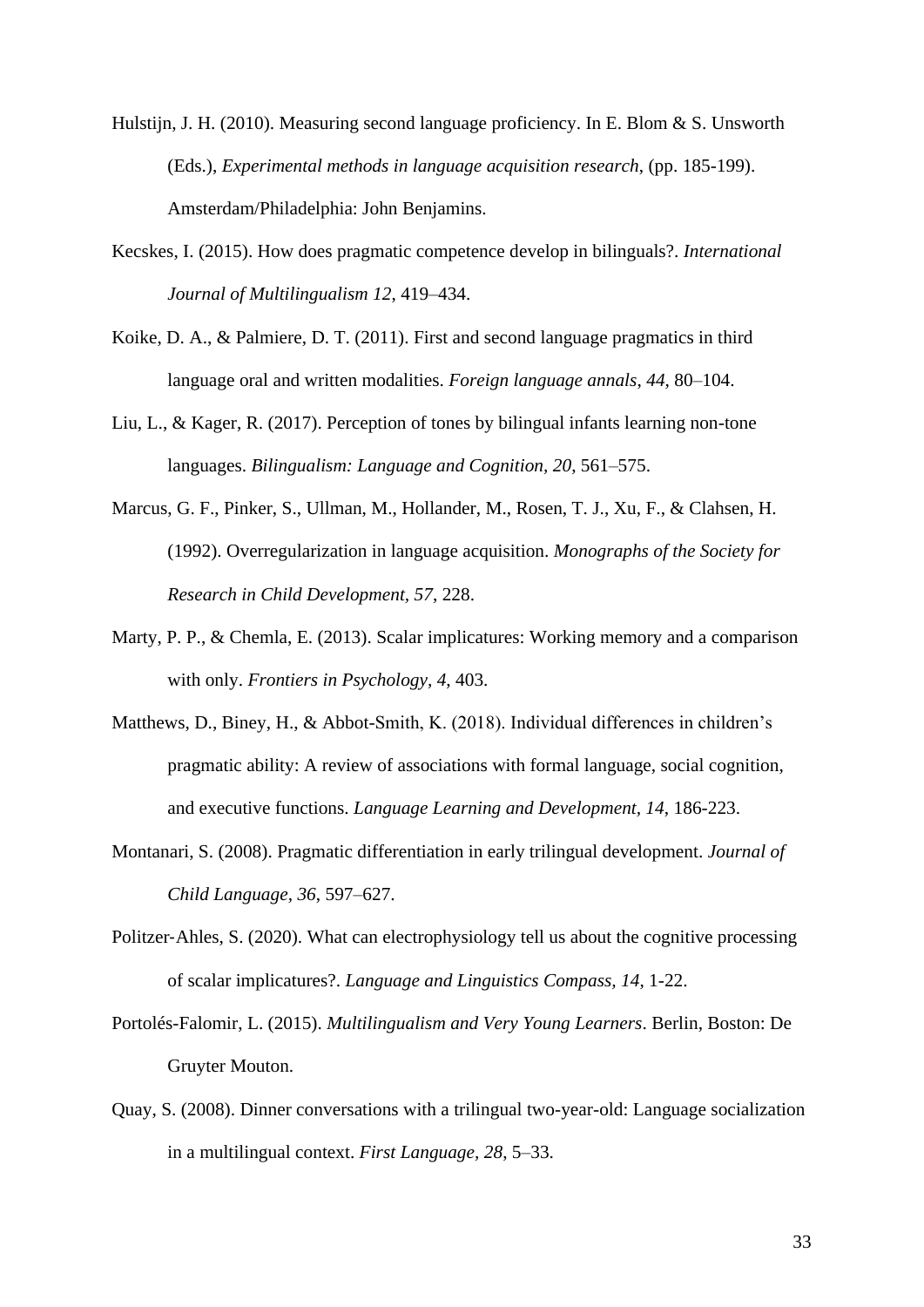- Rahimi Domakani, M., Hashemian, M., & Mansoori, S. (2013). Pragmatic awareness of the request speech act in English as an additional language: Monolinguals or bilinguals?. *Research in Applied Linguistics, 4*, 88–110.
- Rothman, J., Alonso, J. G., & Puig-Mayenco, E. (2019). *Third language acquisition and linguistic transfer*. Cambridge University Press.
- Safont-Jordà, M. P. (2003). Metapragmatic awareness and pragmatic production of third language learners of English: A focus on request acts realizations. *The International Journal of Bilingualism, 7*, 43–69.
- Safont-Jordà, M. P. (2005a). *Third language learners: Pragmatic production and awareness* (Vol. 12). Multilingual Matters.
- Safont-Jordà, M. P. (2005b). Pragmatic production of third language learners of English: A focus on request acts modifiers. *International Journal of Multilingualism, 2*, 84–104.
- Safont-Jordà, M. P. (2007). Pragmatic production of third language learners: A focus on request external modification items. In M. P. Safont-Jordà & E. Alcón-Soler (Eds.), *Intercultural language use and language learning* (pp. 167–189). Dordrecht: Springer.
- Safont-Jordà, M. P. (2011). Early requestive development in a consecutive third language learner*. International Journal of Multilingualism, 8*, 256–276.
- Safont-Jordà, M. P. (2012). A longitudinal analysis of Catalan, Spanish and English request modifiers in early third language learning. In D. Gabrys-Barker (Ed.), *Cross-linguistic Influences in Multilingual Language Acquisition* (pp. 99–114). Dordrecht: Springer.

Safont-Jordà, M. P. (2013a). Pragmatic Competence in Multilingual Contexts. In C. Chappelle (Ed.), *The Encyclopaedia of Applied Linguistics* (pp. 4510–4516). Wiley: Blackwell.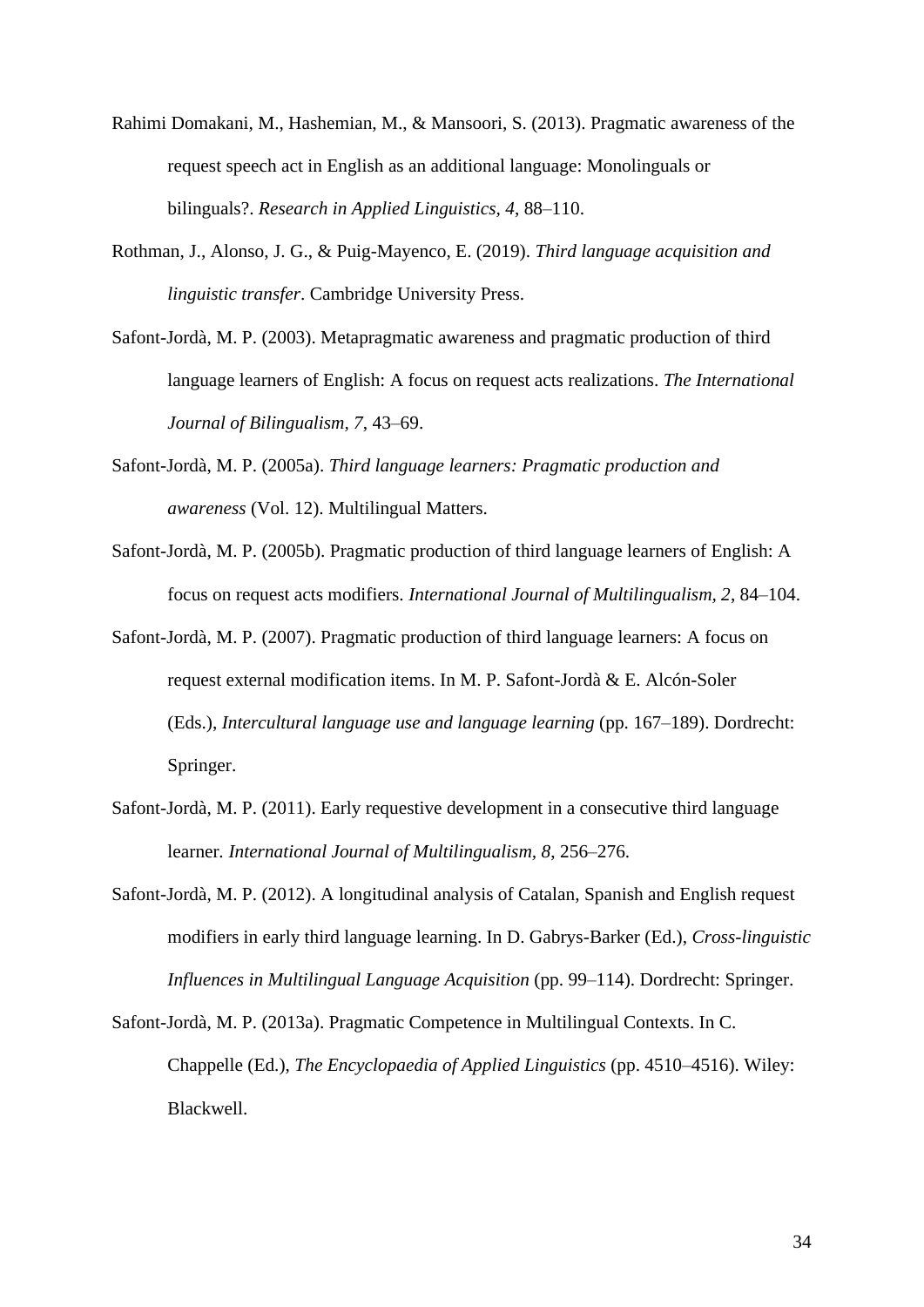- Safont-Jordà, M. P. (2013b). Early stages of trilingual pragmatic development. A longitudinal study of requests in Catalan, Spanish and English. *Journal of pragmatics*, *59*, 68–80.
- Safont-Jordà, M. P. (2017). Third language acquisition in multilingual contexts. In J. Cenoz, D. Gorter & S. May (Eds.). *Language Awareness and multilingualism* (pp. 137–148)*.* Cham, Switzerland: Springer.
- Safont-Jordà, M. P. & Alcón-Soler, E. (2012). Teachability of request act peripheral modification devices in third language learning contexts. In M. Economidou-Kogetsidis & H. Woodfield (Eds.), *Interlanguage Request Modification* (pp. 275– 314). Amsterdam: John Benjamins.
- Safont-Jordà, M. P. & Portolés-Falomir, L. (2013). Research methods effects on third language learners' refusals. In O. Martí & P. Salazar (Eds.), *Refusals in instructional contexts and beyond* (pp. 213–235). Amsterdam: Rodopi.
- Schroeder, S. R. (2018). Do bilinguals have an advantage in theory of mind? A metaanalysis. *Frontiers in Communication*, *3*, 36.
- Searle, J. R. (1969). *Speech Acts*. Cambridge: Cambridge University Press.
- Searle, J. R. (1976). The classification of illocutionary acts. *Language in Society*, *5*, 1–24.
- Siegal, M., Iozzi, L., & Surian, L. (2009). Bilingualism and conversational understanding in young children. *Cognition, 110,* 115–122.
- Siegal, M., Matsuo, A., Pond, C., & Otsu, Y. (2007). Bilingualism and cognitive development: Evidence from scalar implicatures. In Y. Otsu (Ed.), *Proceedings of the Eighth Tokyo Conference on Psycholinguistics* (pp. 265–280). Tokyo, Japan: Hituzi Syobo.
- Siegal, M., Tallandini, M.A., Pelizzoni, S., & Michelin, C. (2012). Exploring the effects of bilingualism on children's conversational understanding and moral sense. In M.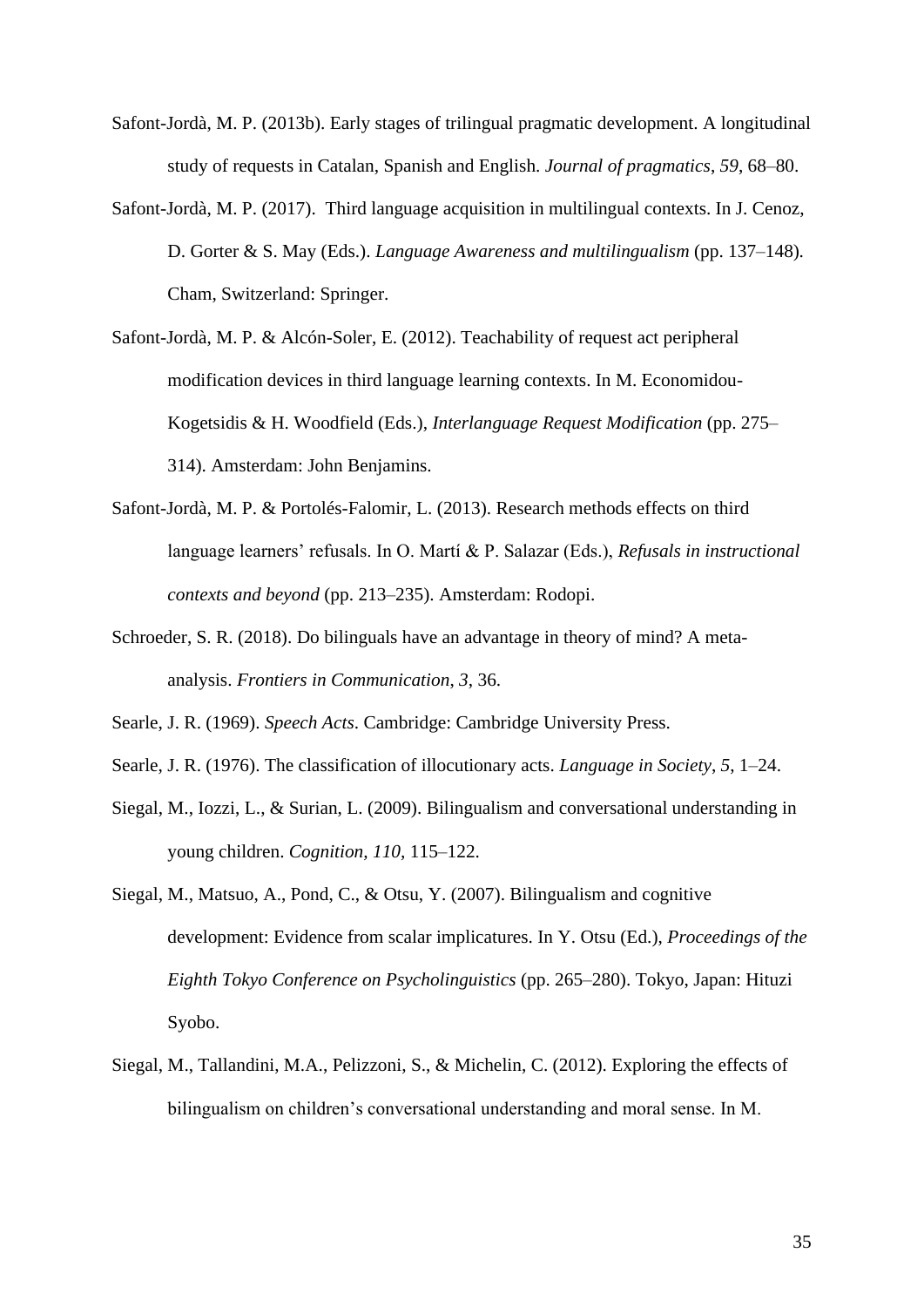Siegal & L. Surian (Eds.), *Access to language and cognitive developmen*t (pp. 219- 240). New York: Oxford University Press.

- Slabakova, R. (2010). Scalar implicatures in second language acquisition. *Lingua, 120*, 2444- 2462.
- Sorace, A. (2011). Pinning down the concept of 'interface' in bilingualism. *Linguistic Approaches to Bilingualism*, *1*, 1–33.
- Sorace, A. (2012). Pinning down the concept of interface in bilingual development: A reply to peer commentaries. *Linguistic approaches to bilingualism, 2*, 209-217.
- Sorace, A., & Serratrice, L. (2009). Internal and external interfaces in bilingual language development: Beyond structural overlap. *International Journal of Bilingualism, 13*, 195–210.
- Spotorno, N. & Noveck, I.A. (2014) When is irony effortful? *Journal of Experimental Psychology: General 143*, 1649.
- Sperber, D., & Wilson, D. (2002). Pragmatics, modularity and mind‐reading. *Mind & Language, 17*, 3–23.
- Stavans, A., & Webman Shafran, R. (2018). The pragmatics of requests and refusals in multilingual settings. *International Journal of Multilingualism, 15*, 149–168.
- Syrett, K., Lingwall, A., Perez-Cortes, S., Austin, J., Sánchez, L., Baker, H., Germak, C., & Arias-Amaya, A. (2017). Differences between Spanish monolingual and Spanish-English bilingual children in their calculation of entailment-based scalar implicatures. *Glossa: A Journal of General Linguistics*, *2*, 31.

Taguchi, N. (2009). *Pragmatic competence*. Berlin, Germany: Mouton de Gruyter.

Taguchi, N., & Yamaguchi, S. (2019). Comprehension of implicature in L2 pragmatics research. In N. Taguchi (Ed.), *The Routledge handbook of Second Language Acquisition and pragmatics* (pp. 31–46). London/New York: Routledge.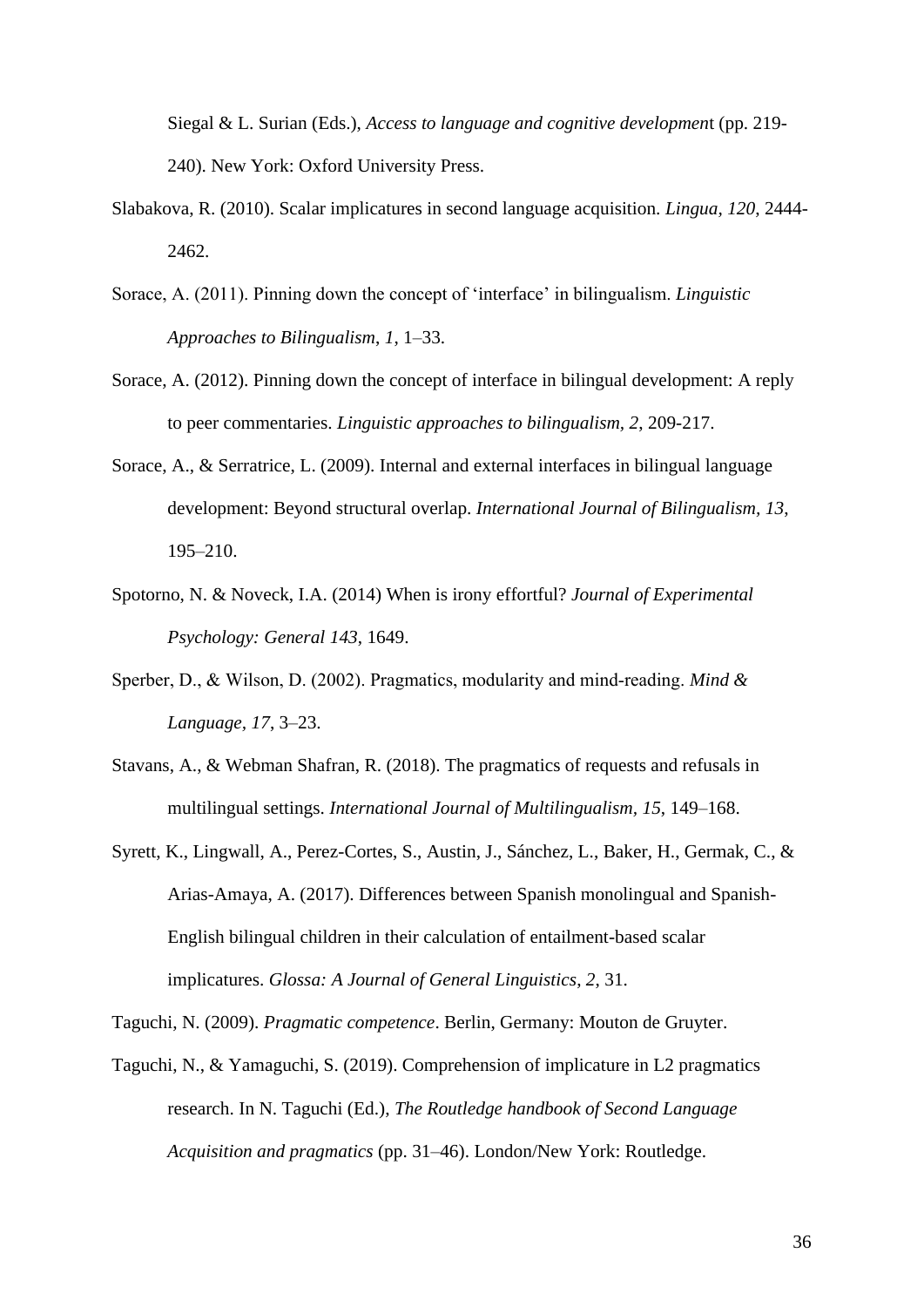- Tiv, M., Deodato, F., Rouillard, V., Wiebe, S., & Titone, D. (2021). Second language experience impacts first language irony comprehension among bilingual adults. *Canadian Journal of Experimental Psychology/Revue canadienne de psychologie expérimentale, 75*, 126.
- Tiv, M., Rouillard, V., Vingron, N., Wiebe, S., & Titone, D. (2019). Global second language proficiency predicts self-perceptions of general sarcasm use among bilingual adults. *Journal of Language and Social Psychology, 38*, 459–478.

Tomasello, M. (2008). *Origins of Human Communication*. MIT Press

- Tomlinson Jr, J. M., Bailey, T. M., & Bott, L. (2013). Possibly all of that and then some: Scalar implicatures are understood in two steps. *Journal of memory and language, 69*, 18-35.
- Trebits, A. (2019). Degree of multilingualism, code-switching and intensity of target language contact predict pragma-linguistic awareness in an English as a foreign language context. *International Journal of Multilingualism*.
- Trosborg, A. (1995). *Interlanguage pragmatics: Requests, complaints, and apologies*. New York: Mouton de Gruyter.
- Webman Shafran, R. (2019). Level of directness and the use of please in requests in English by native speakers of Arabic and Hebrew. *Journal of Pragmatics, 148*, 1–11.
- Wright, W. E., Boun, S., & García, O. (2017). *The handbook of bilingual and multilingual education*. Malden, MA: John Wiley & Sons.
- Yow, W. Q., & Markman, E. M. (2011a). Bilingualism and children's use of paralinguistic cues to interpret emotion in speech. *Bilingualism: Language and Cognition, 14*, 562– 569.
- Yow, W. Q., & Markman, E. M. (2011b). Young bilingual children's heightened sensitivity to referential cues. *Journal of Cognition and Development, 12*, 12–31.